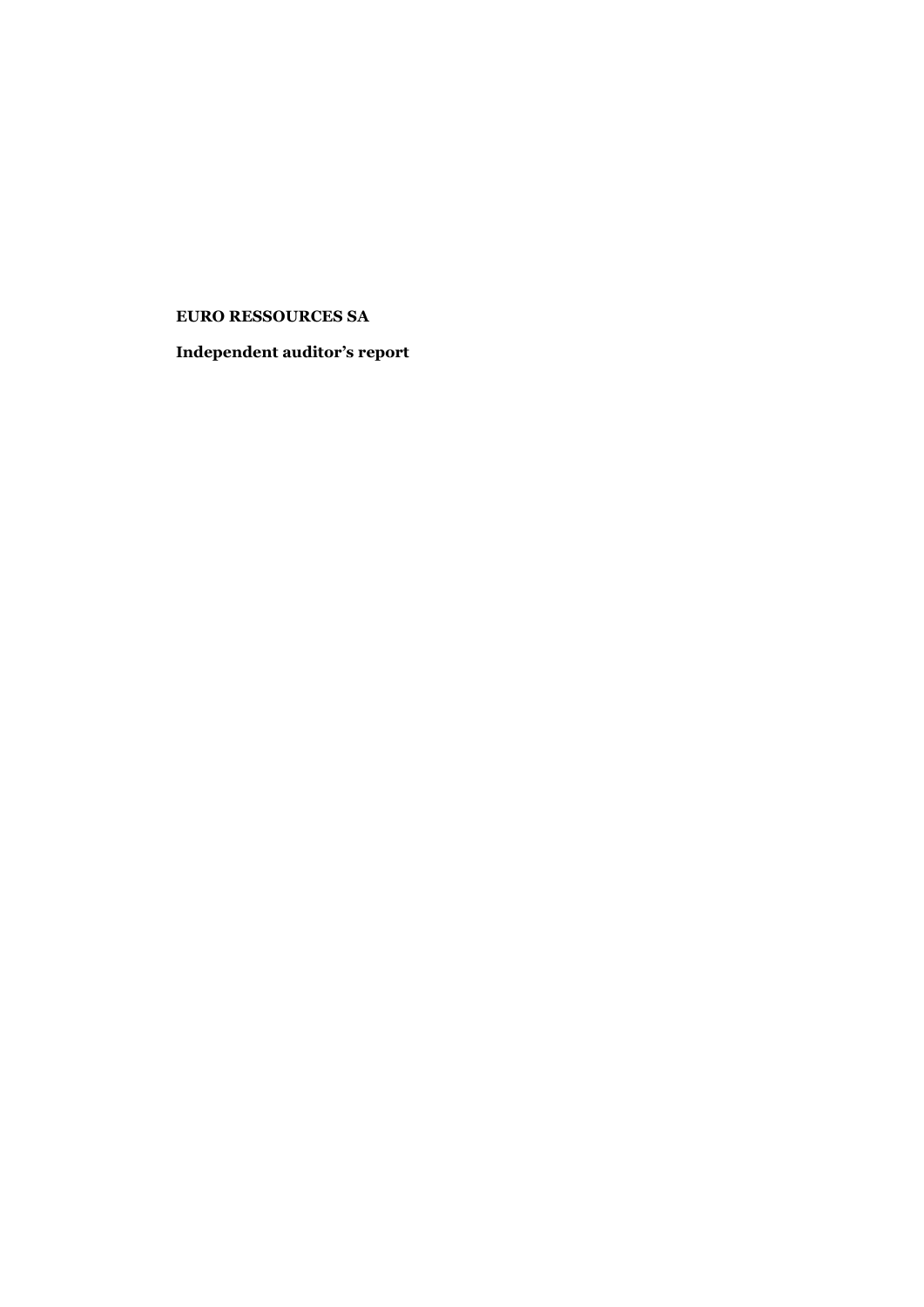

## **Independent auditor's report**

**EURO RESSOURCES SA** 23, rue du Roule 75001 Paris, France

## **Report on the audit of the financial statements**

#### **Our opinion**

In our opinion, the financial statements present fairly, in all material respects, the financial position of EURO Ressources SA (the "Company") as at December 31, 2021, and its financial performance and its cash flows for the year then ended in accordance with International Financial Reporting Standards.

## *What we have audited*

The Company's financial statements comprise:

- Balance sheet;
- Income statement;
- Statement of comprehensive income;
- Cash flows statement;
- Statement of changes in Equity;
- Notes to financial statements.

#### **Basis for opinion**

We conducted our audit in accordance with International Standards on Auditing (ISAs). Our responsibilities under those standards are further described in the *Auditor's responsibilities for the audit of the financial statements* section of our report.

We believe that the audit evidence we have obtained is sufficient and appropriate to provide a basis for our opinion.

#### *Independence*

We are independent of the Company in accordance with the International Code of Ethics for Professional Accountants (including International Independence Standards) issued by the International Ethics Standards Board for Accountants (IESBA Code)and the "Code de Déontologie des Commissaires aux Comptes" that are relevant to our audit of the financial statements in France. We have fulfilled our other ethical responsibilities in accordance with the IESBA Code and the ethical requirements of the "Code de Déontologie des Commissaires aux Comptes".

*PricewaterhouseCoopers Audit, 63, rue de Villiers, 92208 Neuilly-sur-Seine Cedex Téléphone: +33 (0)1 56 57 58 59, Fax: +33 (0)1 56 57 58 60, www.pwc.fr*

Société d'expertise comptable inscrite au tableau de l'ordre de Paris - Ile de France. Société de commissariat aux comptes membre de la compagnie régionale de Versailles. Société par Actions Simplifiée au capital de 2 510 460 €. Siège social : 63, rue de Villiers 92200 Neuilly-sur-Seine. RCS Nanterre 672 006 483. TVA n° FR 76 672 006 483.Siret 672 006 483 00362. Code APE 6920 Z. Bureaux : Bordeaux, Grenoble, Lille, Lyon, Marseille, Metz, Nantes, Neuilly-Sur-Seine, Nice, Poitiers, Rennes, Rouen, Strasbourg, Toulouse.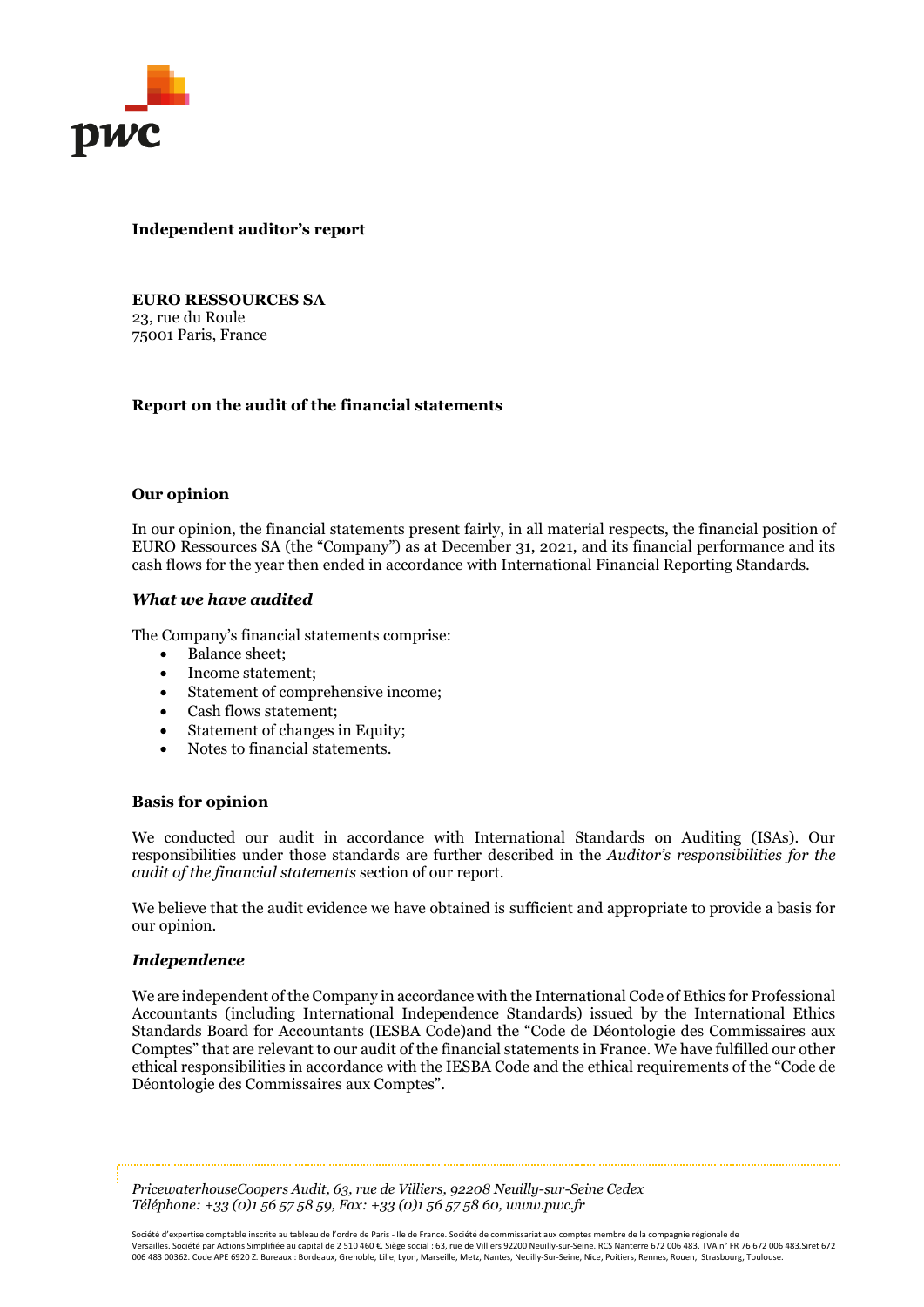### **Independent auditor's report Page 2 Page 2**

### **Key audit matters**

Key audit matters are those matters that, in our professional judgment, were of most significance in our audit of the financial statements of the current period. These matters were addressed in the context of our audit of the financial statements as a whole, and in forming our opinion thereon, and we do not provide a separate opinion on these matters.

# *Impairment of non-financial assets*

(Notes 4.2, 4.3, 4.9 and 7 to the financial statements)

Euro Ressources' royalty assets include:

- The royalty right in respect of the Rosebel mine,
- The Net Smelter Returns ("NSR") production royalty on the Paul Isnard concessions (Montagne d'Or), and
- The right to 50% of the silver production on the Bombore Project.

The management assesses the carrying amounts of the royalty assets at each reporting date to determine whether there is any indication of impairment (Rosebel mine). An impairment test is also performed for the intangible asset not yet available for use (Paul Isnard – Montagne d'or and Bombore).

The Company records an impairment loss if the carrying amount of these assets exceeds the recoverable amount which is determined based on several assumptions such as:

- The grant of the various required authorizations and permits,
- The estimated quantity of remaining gold or silver to be extracted (proven and probable reserves),
- The estimated future gold or silver prices.

# *Rosebel Mine*

No indication of impairment had been identified by management as of December 31, 2021.

# *Paul Isnard (Montagne d'or)*

As described in Note 7 to the financial statements, the modalities of the technical and legal analysis of the Montagne d'Or project implementation create some uncertainties that could trigger the delivery of the authorization and permits, not yet obtained and required for developing the project. This situation could potentially affect the operational and financial capacities of the Montagne d'Or joint venture (Compagnie Minière Montagne d'Or) to go on with the project and could result in a full write-off of the carrying amount of the Paul Isnard royalty (carrying amount as of December 31, 2021: 4 922 k€).

In the impairment test performed by management as of December 31, 2021, the Company considered that the authorization and permits would be granted under conditions that will allow the Compagnie Minière Montagne d'Or to go on with this project.

On that basis, the Company concluded that no impairment charge was required to be recorded in the income statement for the year ended December 31, 2021.

# *Orezone Bomboré Silver Metal Agreement*

As described in Note 7 to the financial statements, Euro Ressources SA concluded in 2021 the acquisition of 50% of payable silver production over the life of the mine on Orezone's Bomboré Project with Orezone Gold Corporation for US\$7,150,000.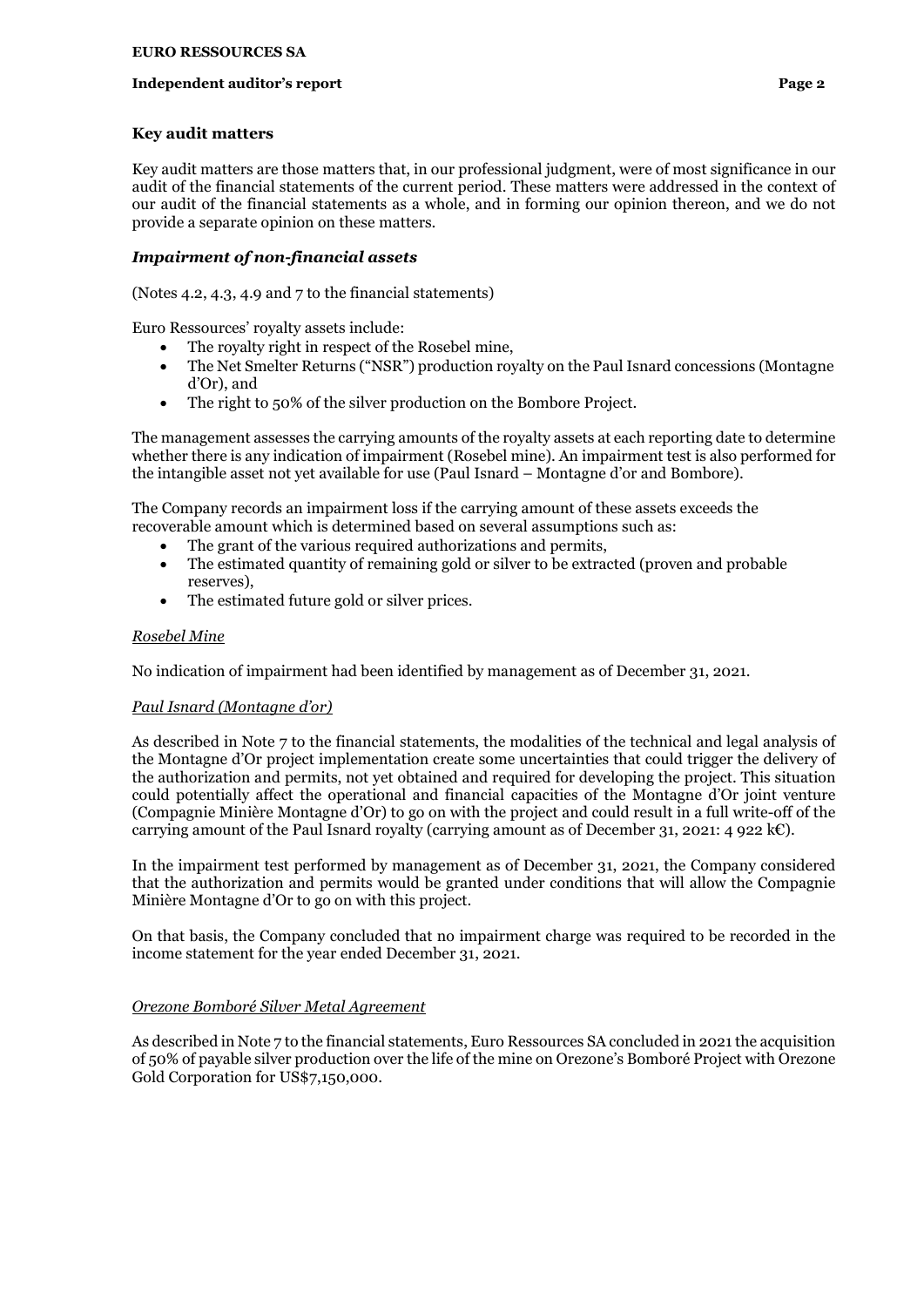#### **Independent auditor's report Page 3**

In the impairment test performed by management as of December 31, 2021, the Company determined that the future actualized payments are in excess of the carrying amount of the asset (6 285 k€) and concluded that no impairment charge was required as of December 31, 2021.

We focused on these areas due to:

- the significant value of the assets and
- the nature of the judgments and assumptions that management are required to make in determining whether there are any impairment triggers or any impairment charge to be recognized

# **How our audit addressed the key audit matters**

# *Rosebel Mine*

We challenged the management's analysis of indication of impairment by:

- checking that the estimated quantity of gold remaining to be extracted\* exceeds the remaining quantity subject to royalty per the contract agreement,
- comparing the management's gold price forecasts (average analysis made by several financial groups on gold price) with an external analysis for the years 2022 to 2025.

*\*information published in the official releases issued by IAMGOLD corporation and certified by a qualified person as requested by the Canadian regulations (National Instrument 43-101 standard of disclosure of mineral projects).*

We also assessed the information provided in the notes to the financial statements.

## *Paul Isnard (Montagne d'or)*

We considered:

- Administrative and court decisions concerning the delivery of the outstanding authorization and permits,
- Press releases issued by Orea Mining Corporation (previously Columbus Gold Corporation), Nordgold Corporation and Compagnie Minière Montagne d'Or confirming their intention to move forward with the Montagne d'Or gold mine development.

We inquired with the management to understand:

- how they assessed the facts and related current uncertainties regarding the delivery of the outstanding authorization and permits, and
- the assumptions used when performing their impairment test.

We challenged the management's impairment test by:

- checking that the estimated proven and probable reserves of gold ounces available\* are sufficient to support the recoverability of the related intangible asset,
- comparing the management's gold price forecast (average analysis made by several financial groups on gold price) with an external analysis for the years 2022 to 2025,
- performing sensitivity analysis on the various key assumptions (gold price, exchange rate).

Finally, we assessed the information provided in the notes to the financial statements.

*\* information published in the official releases issued by Orea Mining Corporation and certified by a qualified person as requested by the Canadian regulations (National Instrument 43-101 standard of disclosure of mineral projects).*

# *Orezone Bomboré Silver Metal Agreement*

We inquired with the management to understand the assumptions used when performing their impairment test.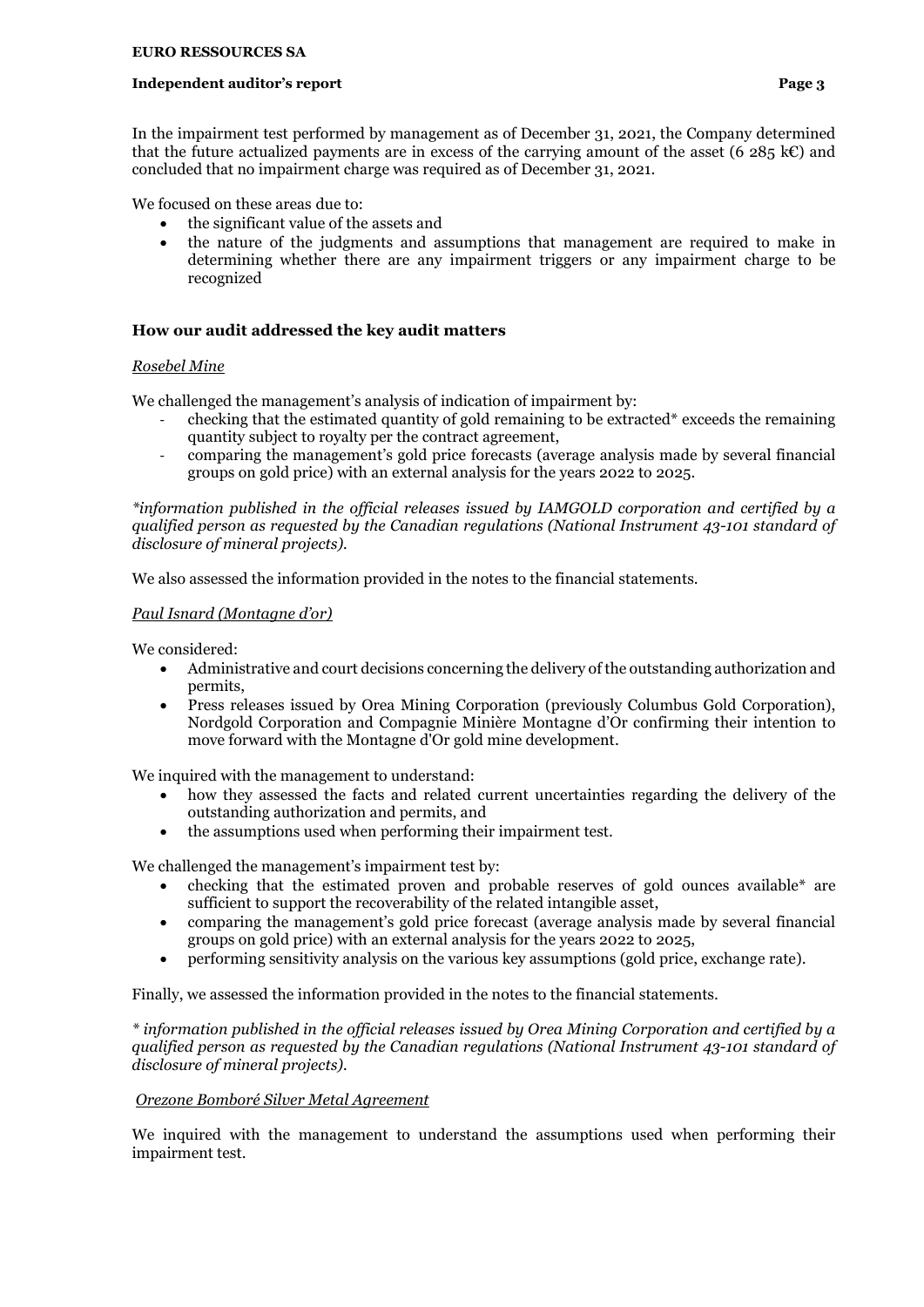#### **Independent auditor's report Page 4 Page 4 Page 4**

We challenged the management's impairment test by:

- checking that the estimated quantity of silver mineral reserves and resources available are sufficient to support the recoverability of the related intangible asset,
- comparing the management's silver price forecasts with an external analysis for the years 2022 to 2025.

Finally, we assessed the information provided in the notes to the financial statements.

# **Responsibilities of management and those charged with governance for the financial statements**

Management is responsible for the preparation and fair presentation of the financial statements in accordance with International Financial Reporting Standards and for such internal control as management determines is necessary to enable the preparation of financial statements that are free from material misstatement, whether due to fraud or error.

In preparing the financial statements, management is responsible for assessing the Company's ability to continue as a going concern, disclosing, as applicable, matters related to going concern and using the going concern basis of accounting unless management either intends to liquidate the Company or to cease operations, or has no realistic alternative but to do so.

Those charged with governance are responsible for overseeing the Company's financial reporting process.

# **Auditor's responsibilities for the audit of the financial statements**

Our objectives are to obtain reasonable assurance about whether the financial statements as a whole are free from material misstatement, whether due to fraud or error, and to issue an auditor's report that includes our opinion. Reasonable assurance is a high level of assurance, but is not a guarantee that an audit conducted in accordance with ISAs will always detect a material misstatement when it exists. Misstatements can arise from fraud or error and are considered material if, individually or in the aggregate, they could reasonably be expected to influence the economic decisions of users taken on the basis of these financial statements.

As part of an audit in accordance with ISAs, we exercise professional judgment and maintain professional scepticism throughout the audit. We also:

- Identify and assess the risks of material misstatement of the financial statements, whether due to fraud or error, design and perform audit procedures responsive to those risks, and obtain audit evidence that is sufficient and appropriate to provide a basis for our opinion. The risk of not detecting a material misstatement resulting from fraud is higher than for one resulting from error, as fraud may involve collusion, forgery, intentional omissions, misrepresentations, or the override of internal control.
- Obtain an understanding of internal control relevant to the audit in order to design audit procedures that are appropriate in the circumstances, but not for the purpose of expressing an opinion on the effectiveness of the Company's internal control.
- Evaluate the appropriateness of accounting policies used and the reasonableness of accounting estimates and related disclosures made by management.
- Conclude on the appropriateness of management's use of the going concern basis of accounting and, based on the audit evidence obtained, whether a material uncertainty exists related to events or conditions that may cast significant doubt on the Company's ability to continue as a going concern. If we conclude that a material uncertainty exists, we are required to draw attention in our auditor's report to the related disclosures in the financial statements or, if such disclosures are inadequate, to modify our opinion. Our conclusions are based on the audit evidence obtained up to the date of our auditor's report. However, future events or conditions may cause the Company to cease to continue as a going concern.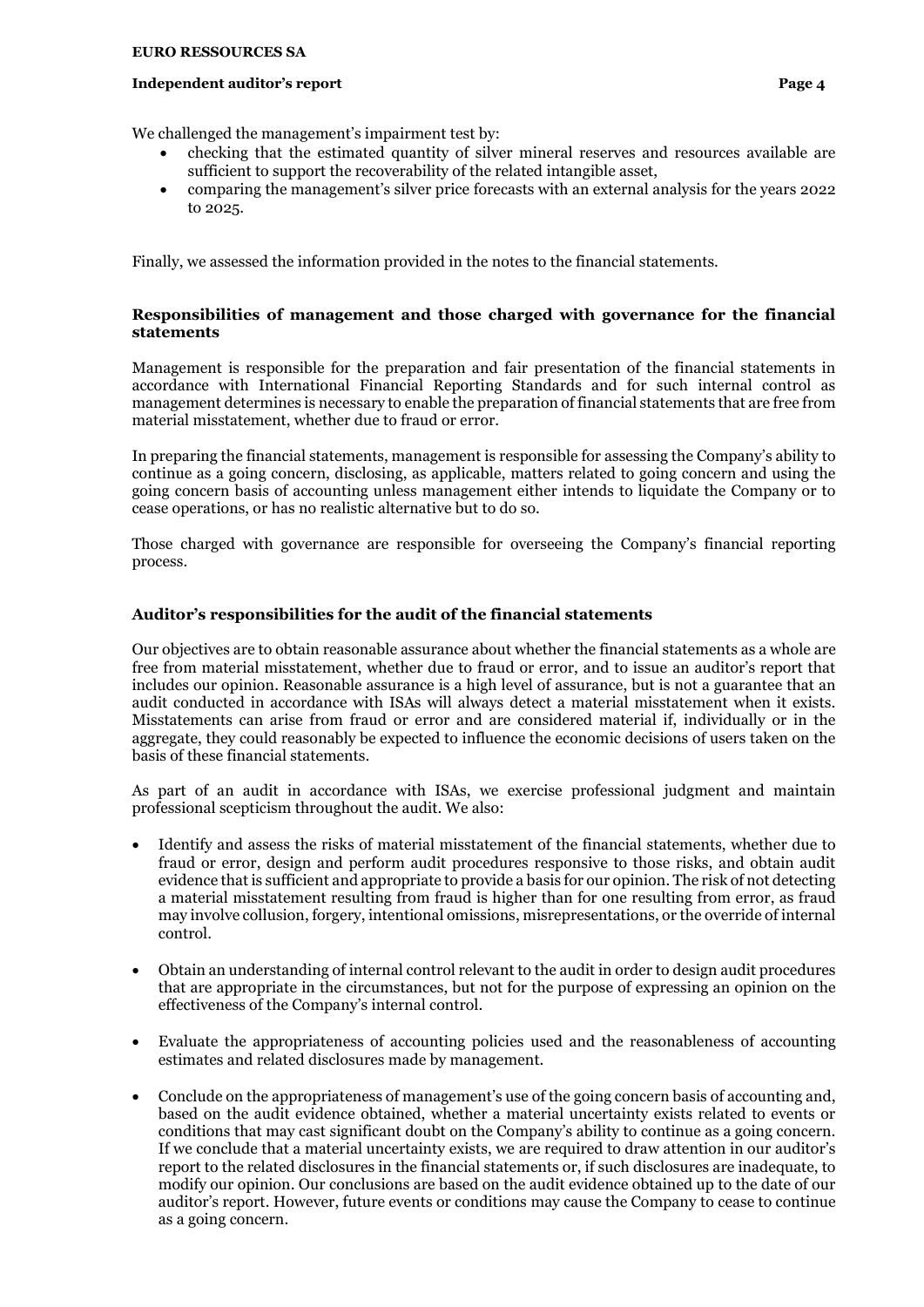#### **Independent auditor's report Page 5**

• Evaluate the overall presentation, structure and content of the financial statements, including the disclosures, and whether the financial statements represent the underlying transactions and events in a manner that achieves fair presentation.

We communicate with those charged with governance regarding, among other matters, the planned scope and timing of the audit and significant audit findings, including any significant deficiencies in internal control that we identify during our audit.

We also provide those charged with governance with a statement that we have complied with relevant ethical requirements regarding independence, and to communicate with them all relationships and other matters that may reasonably be thought to bear on our independence, and where applicable, actions taken to eliminate threats or safeguards applied.

From the matters communicated with those charged with governance, we determine those matters that were of most significance in the audit of the financial statements of the current period and are therefore the key audit matters. We describe these matters in our auditor's report unless law or regulation precludes public disclosure about the matter or when, in extremely rare circumstances, we determine that a matter should not be communicated in our report because the adverse consequences of doing so would reasonably be expected to outweigh the public interest benefits of such communication.

February 24, 2022

PricewaterhouseCoopers Audit

Romain Dumont Partner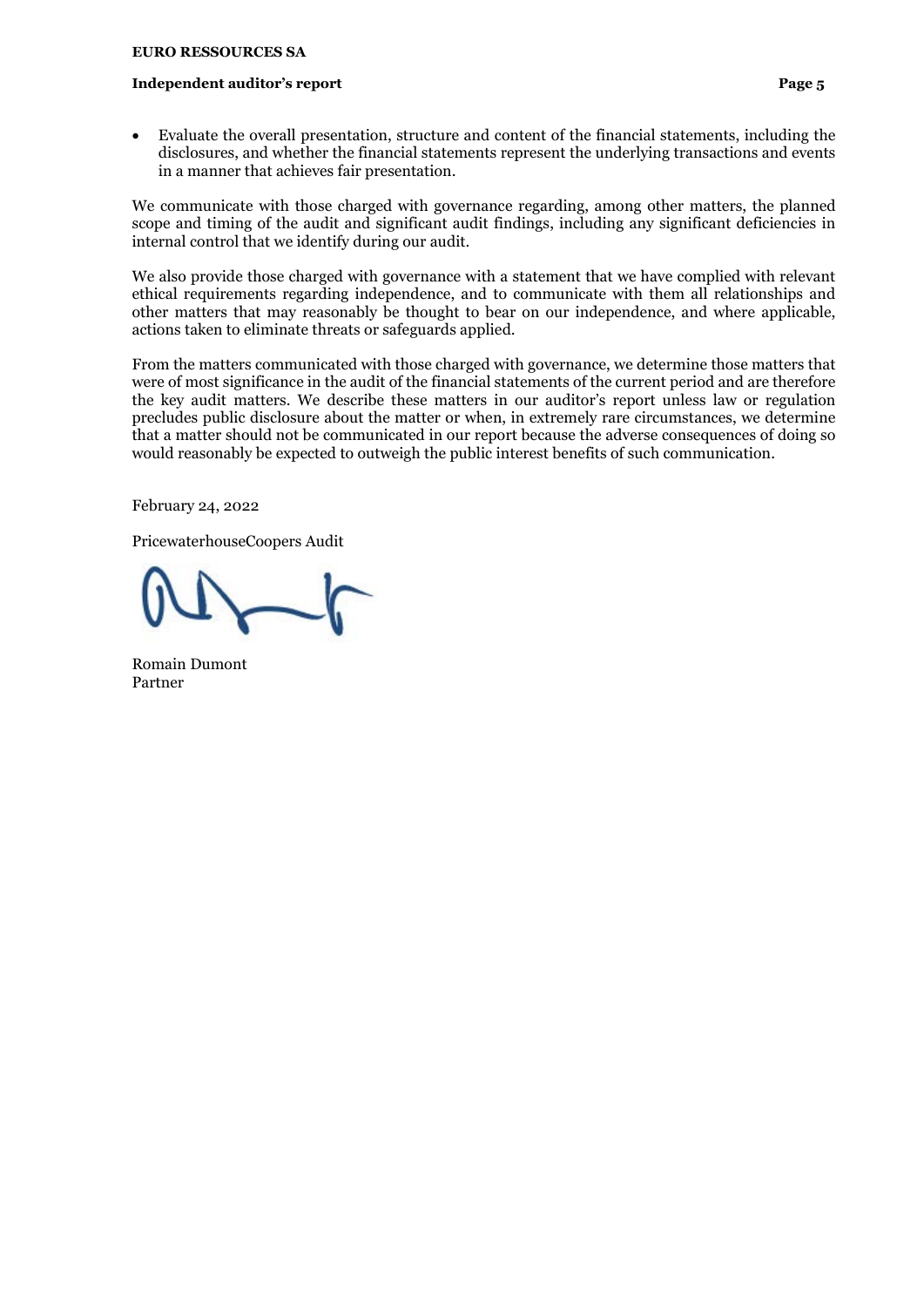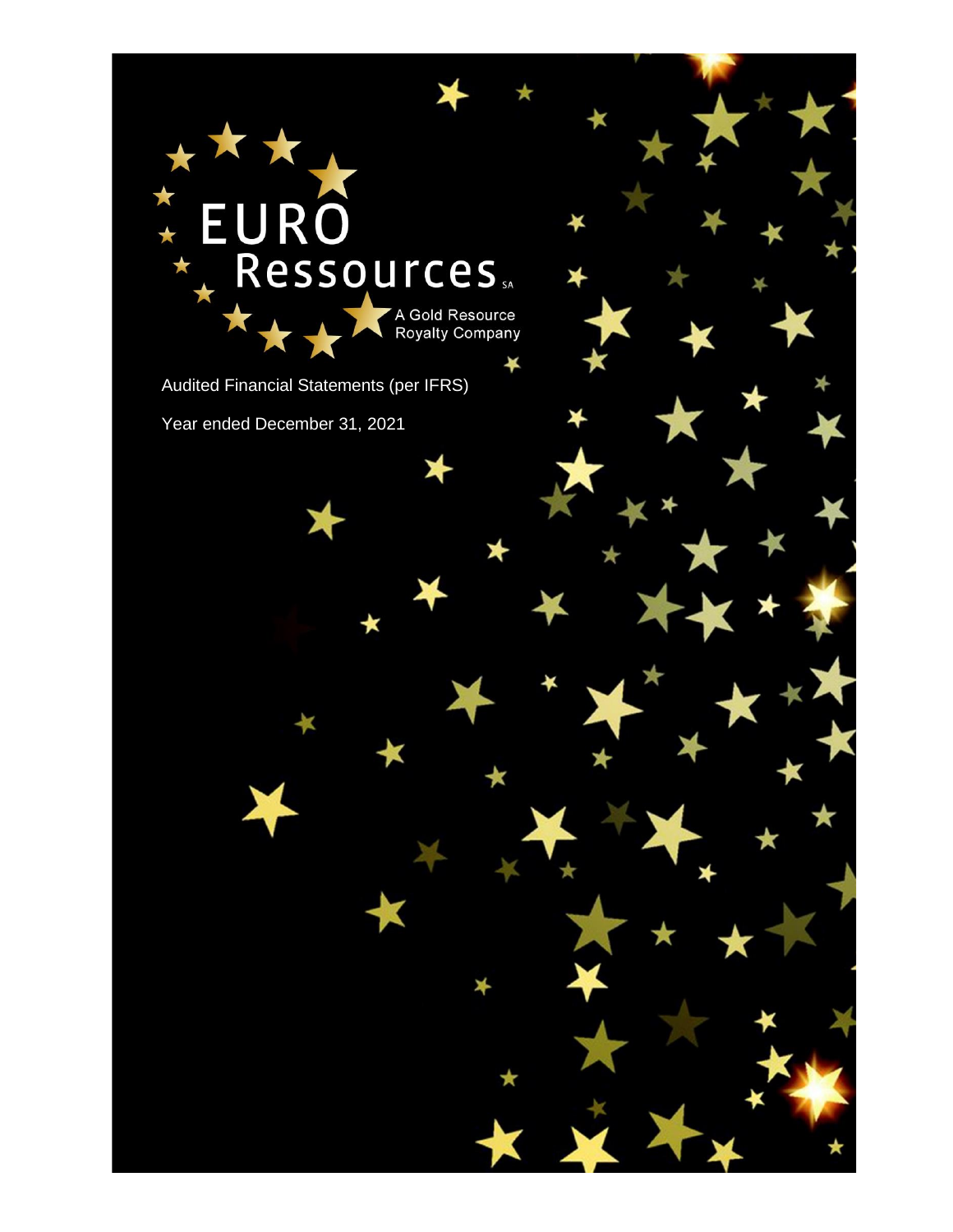# **Contents**

| <b>Balance Sheets</b>              | 3        |
|------------------------------------|----------|
| Income Statements                  | 4        |
| Statements of Comprehensive Income | 5        |
| <b>Cash Flow Statements</b>        | 6        |
| Statements of Changes in Equity    | 7        |
| Notes to Financial Statements      | $8 - 22$ |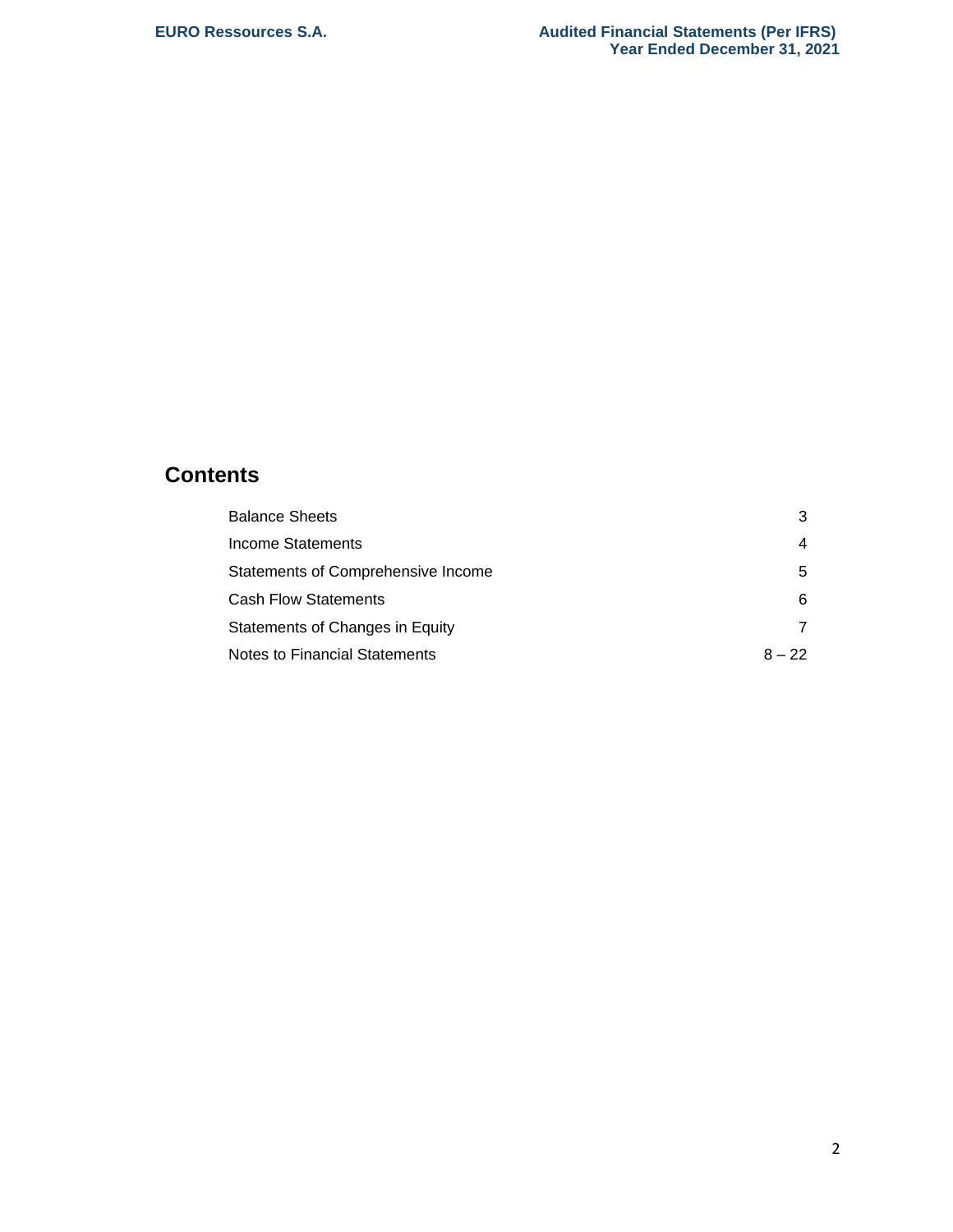# **Balance Sheets**

**(In thousands of euros)**

|                                        |              |   | December 31, |   | December 31, |
|----------------------------------------|--------------|---|--------------|---|--------------|
|                                        | <b>Notes</b> |   | 2021         |   | 2020         |
| <b>Non-current assets</b>              |              | € | 15,838 €     |   | 10,207       |
| Royalty assets                         | 7            |   | 13,862       |   | 7,219        |
| Marketable securities                  | 8            |   | 1,976        |   | 2,988        |
| <b>Current assets</b>                  |              |   | 24,314       |   | 36,246       |
| Trade receivables                      | 9            |   | 3,526        |   | 2,889        |
| Other current assets                   |              |   | 18           |   | 25           |
| Income tax receivable                  | 12.3         |   | 403          |   | 1,836        |
| Cash                                   | 10           |   | 20,367       |   | 31,496       |
| <b>Total assets</b>                    |              | € | 40,152 €     |   | 46,453       |
|                                        |              |   |              |   |              |
| <b>Equity</b>                          |              | € | 39,818 €     |   | 45,845       |
| Share capital                          | 11.1         |   | 625          |   | 625          |
| Additional paid-in-capital             | 11.1         |   | 84           |   | 84           |
| Other reserves                         |              |   | 31,506       |   | 31,173       |
| Net profit for the period              |              |   | 7,603        |   | 13,963       |
|                                        |              |   |              |   |              |
| <b>Non-current liabilities</b>         |              |   | 189          |   | 434          |
| Deferred tax liabilities               | 12.2         |   | 189          |   | 434          |
| <b>Current liabilities</b>             |              |   | 145          |   | 174          |
|                                        |              |   |              |   |              |
| Trade payables and current liabilities |              |   | 145          |   | 174          |
| <b>Total equity and liabilities</b>    |              | € | 40,152       | € | 46,453       |
| Contingencies                          | 18           |   |              |   |              |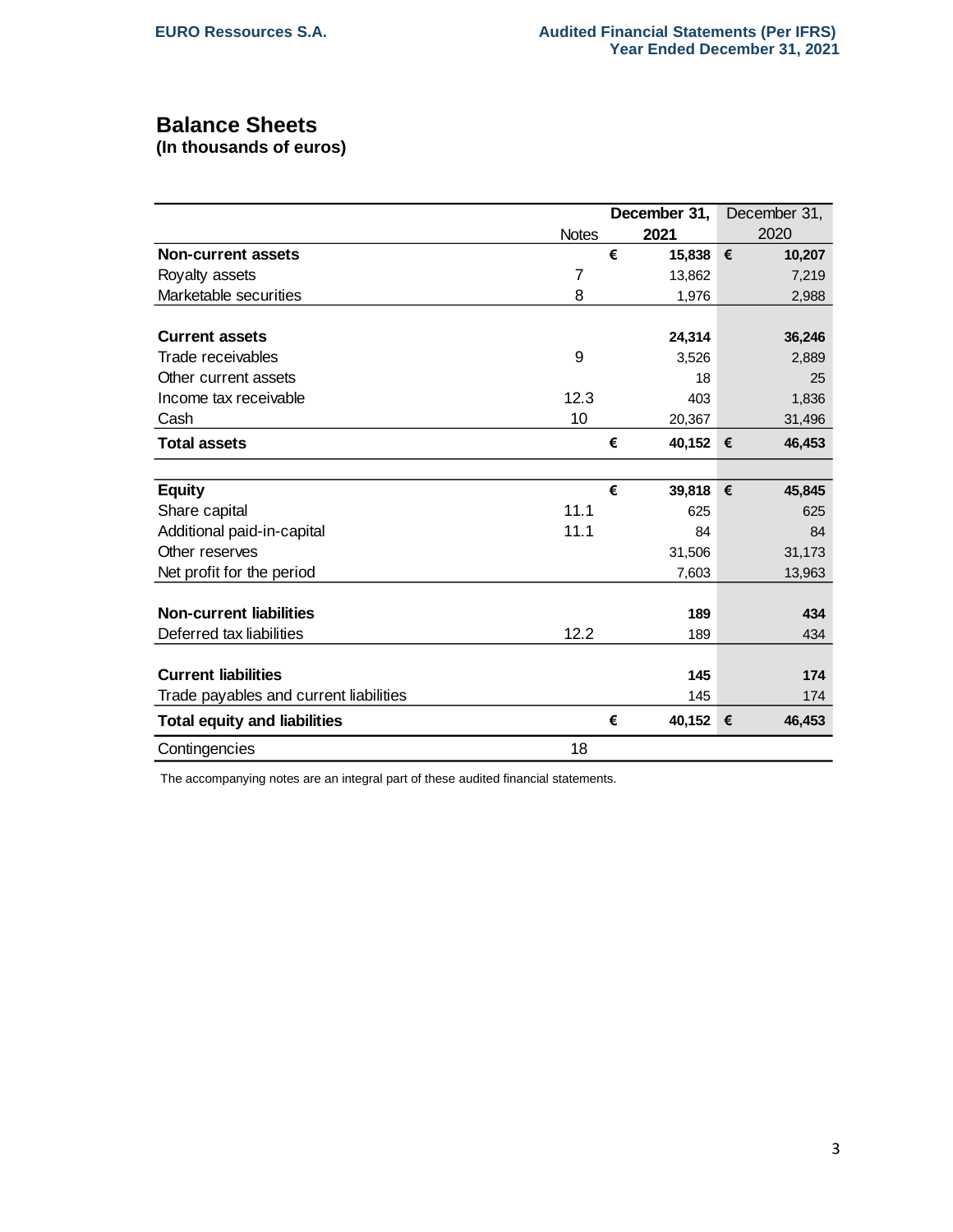# **Income Statements**

**(In thousands of euros, except per share amount)** 

|                                                           |              |   | <b>Years ended</b> |   |          |  |  |  |
|-----------------------------------------------------------|--------------|---|--------------------|---|----------|--|--|--|
|                                                           |              |   | December 31,       |   |          |  |  |  |
|                                                           | <b>Notes</b> |   | 2021               |   | 2020     |  |  |  |
| Revenues                                                  | 14           | € | 12,602 €           |   | 19,206   |  |  |  |
| Operating expenses                                        | 15           |   | (667)              |   | (703)    |  |  |  |
| Amortization expense                                      | 7            |   | (174)              |   | (278)    |  |  |  |
| Operating profit                                          |              |   | 11,761             |   | 18,225   |  |  |  |
| Investment income                                         |              |   | 114                |   | 273      |  |  |  |
| Foreign exchange loss                                     |              |   | (234)              |   | (90)     |  |  |  |
| Net financial gain (loss)                                 |              |   | (120)              |   | 183      |  |  |  |
| Profit before income tax                                  |              |   | 11,641             |   | 18,408   |  |  |  |
| Income tax expense                                        | 12           |   | (4,038)            |   | (4, 445) |  |  |  |
| Net profit                                                |              | € | 7,603 $∈$          |   | 13,963   |  |  |  |
|                                                           |              |   |                    |   |          |  |  |  |
| Basic and diluted earnings per share ( $\epsilon$ /share) | 11.2         | € | 0.122              | € | 0.223    |  |  |  |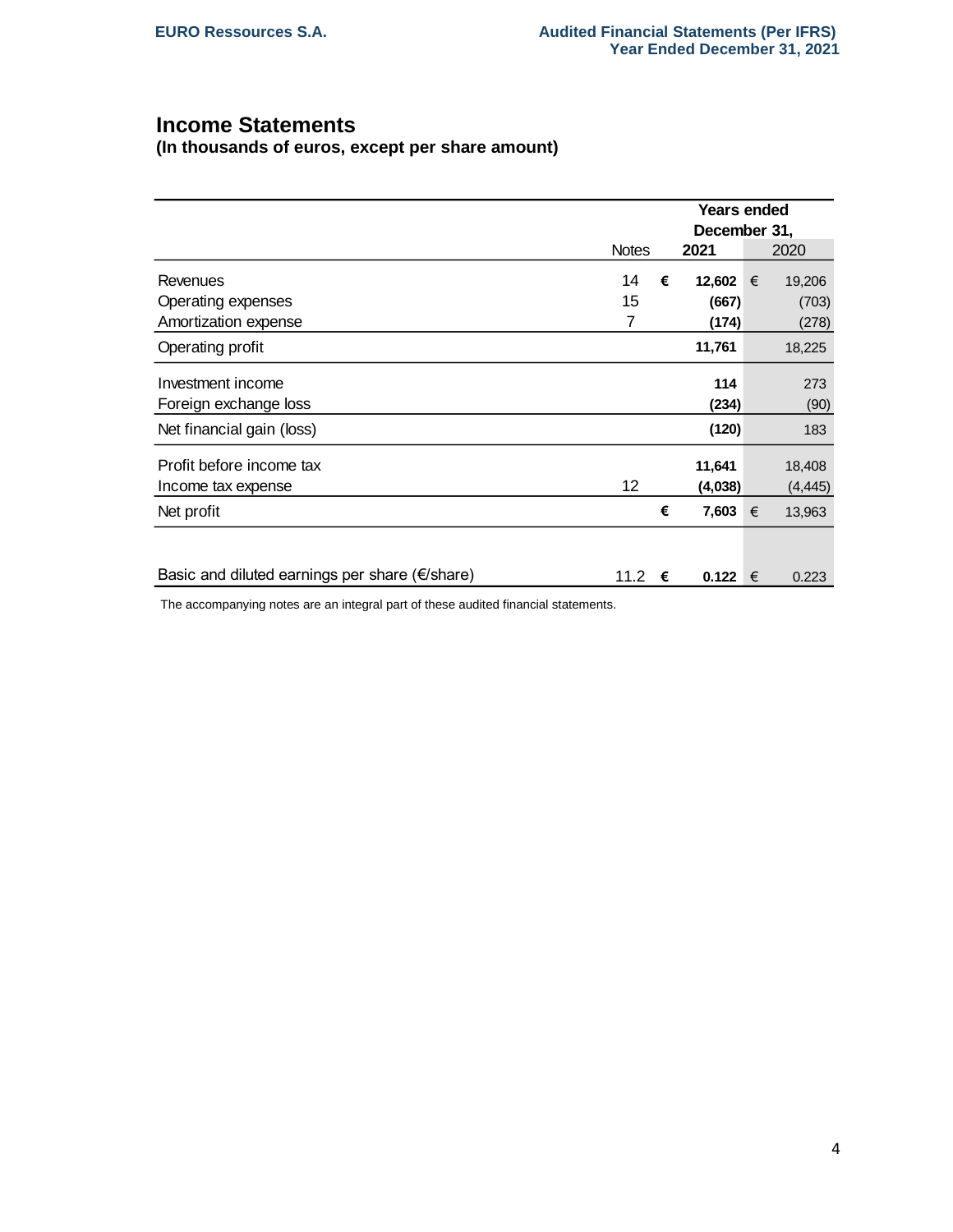# **Statements of Comprehensive Income**

**(In thousands of euros)** 

|                                                                   |             |   |       | <b>Years ended</b><br>December 31, |          |  |  |
|-------------------------------------------------------------------|-------------|---|-------|------------------------------------|----------|--|--|
|                                                                   | <b>Note</b> |   | 2021  |                                    | 2020     |  |  |
| Net profit                                                        |             | € | 7,603 | €                                  | 13,963   |  |  |
| Other comprehensive income (loss)                                 |             |   |       |                                    |          |  |  |
| Items that will not be reclassified to the income statement       |             |   |       |                                    |          |  |  |
| Net unrealized change in fair value of marketable securities, net |             |   |       |                                    |          |  |  |
| of tax                                                            | 8           |   | (772) |                                    | 452      |  |  |
| Currency translation adjustments                                  |             |   | 2,765 |                                    | (3,635)  |  |  |
| Other comprehensive income (loss)                                 |             |   | 1,993 |                                    | (3, 183) |  |  |
| Total comprehensive income                                        |             | € | 9,596 | €                                  | 10,780   |  |  |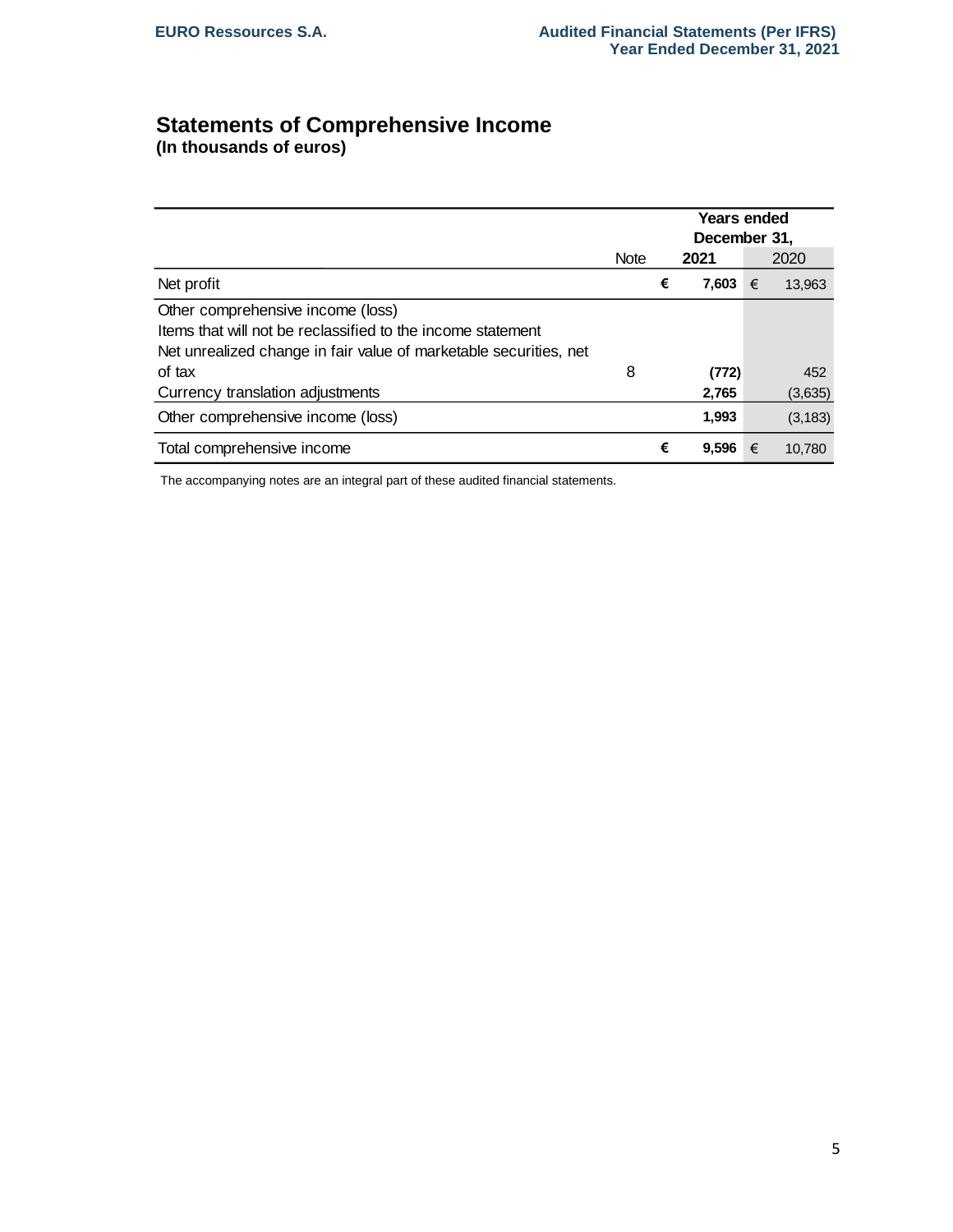# **Cash Flow Statements**

**(In thousands of euros)**

|                                                                |                |   | <b>Years ended</b> |   |           |  |  |  |
|----------------------------------------------------------------|----------------|---|--------------------|---|-----------|--|--|--|
|                                                                |                |   | December 31,       |   |           |  |  |  |
|                                                                | <b>Notes</b>   |   | 2021               |   | 2020      |  |  |  |
| <b>Operating activities</b>                                    |                |   |                    |   |           |  |  |  |
| Net profit                                                     |                | € | 7,603              | € | 13,963    |  |  |  |
| Elimination of items which do not have an impact on cash flow: |                |   |                    |   |           |  |  |  |
| Amortization expense                                           |                |   | 174                |   | 278       |  |  |  |
| Foreign exchange loss                                          |                |   | 234                |   | 90        |  |  |  |
| Income tax expense                                             |                |   | 4,038              |   | 4,445     |  |  |  |
| Movements in non-cash working capital items                    | 16             |   | (437)              |   | 2,778     |  |  |  |
| Cash from operating activities before income tax paid          |                |   | 11,612             |   | 21,554    |  |  |  |
| Income tax paid                                                |                |   | (2, 458)           |   | (6,606)   |  |  |  |
| Net cash flow from operating activities                        |                |   | 9,154              |   | 14,948    |  |  |  |
| <b>Financing activities</b>                                    |                |   |                    |   |           |  |  |  |
| Dividends paid                                                 | 11.3           |   | (15, 623)          |   | (12, 498) |  |  |  |
| <b>Investing activities</b>                                    |                |   |                    |   |           |  |  |  |
| Acquisition of royalty asset                                   | $\overline{7}$ |   | (6,285)            |   |           |  |  |  |
| Unrealized impact from changes in foreign currency             |                |   |                    |   |           |  |  |  |
| exchange rates on cash                                         |                |   | 1,625              |   | (2,574)   |  |  |  |
| Decrease in cash                                               |                |   | (11, 129)          |   | (124)     |  |  |  |
| Cash, beginning of the year                                    |                |   | 31,496             |   | 31,620    |  |  |  |
| Cash, end of the year                                          |                | € | 20,367             | € | 31,496    |  |  |  |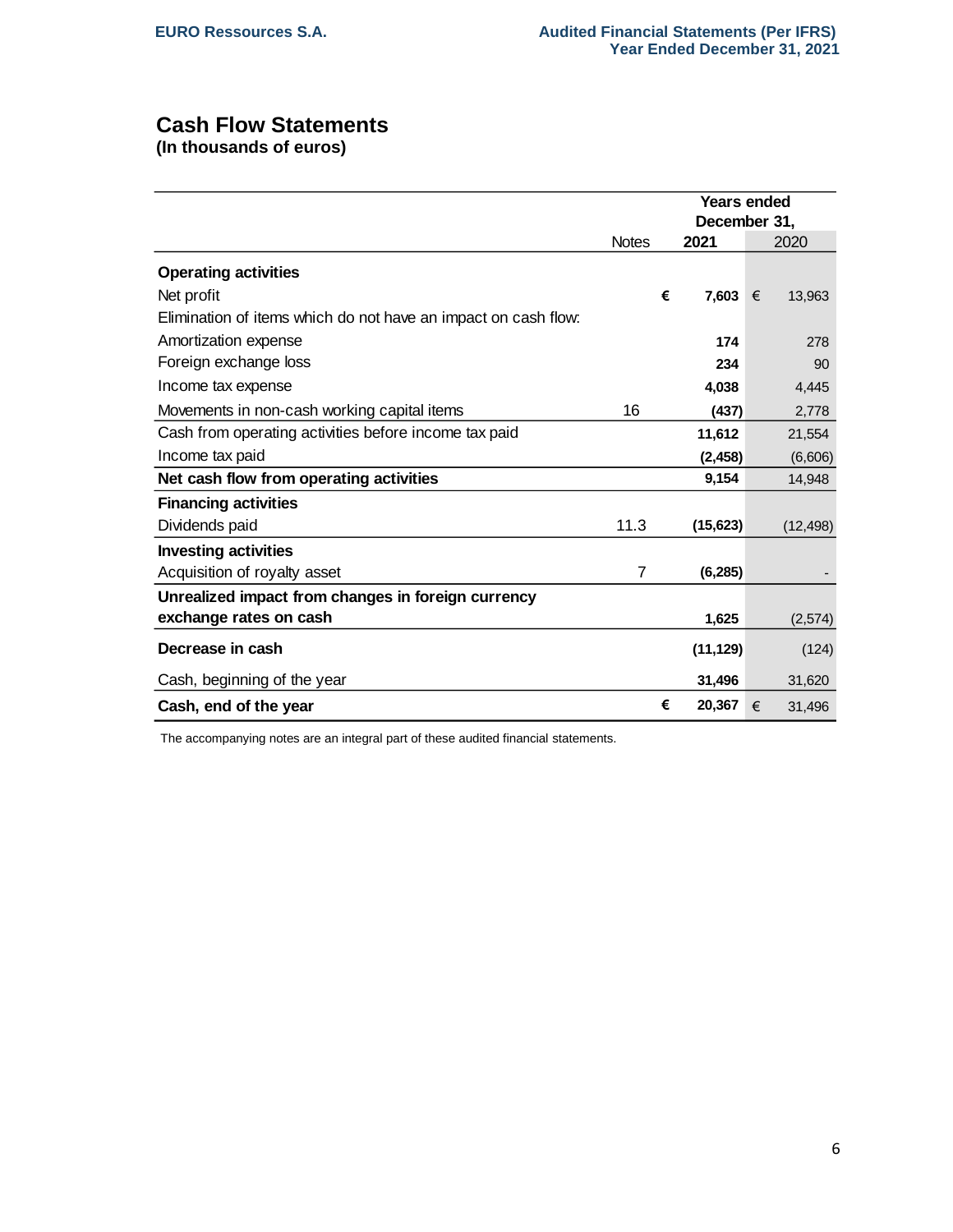# **Statements of Changes in Equity**

**(In thousands of euros)**

|                              |   | <b>Share</b><br>capital  | <b>Additional</b><br>paid-in<br>capital |                          |                          |  | Fair<br>Currency<br>translation<br>value<br>Retained<br>adiustments<br>earnings<br>reserve |   |          |  |          |   |          | Net profit<br>for the<br>period |  | <b>Total equity</b> |  |
|------------------------------|---|--------------------------|-----------------------------------------|--------------------------|--------------------------|--|--------------------------------------------------------------------------------------------|---|----------|--|----------|---|----------|---------------------------------|--|---------------------|--|
| Balance as of                |   |                          |                                         |                          |                          |  |                                                                                            |   |          |  |          |   |          |                                 |  |                     |  |
| December 31, 2020            | € | 625 €                    |                                         | 84 €                     | $(1,739) \in$            |  | 2.950                                                                                      | € | 29.962 € |  | 13.963   | € | 45,845   |                                 |  |                     |  |
| Appropriation of 2020 profit |   | $\overline{\phantom{a}}$ |                                         | -                        | $\overline{\phantom{a}}$ |  | $\overline{\phantom{a}}$                                                                   |   | 13,963   |  | (13,963) |   |          |                                 |  |                     |  |
| Position as of December 31.  |   |                          |                                         |                          |                          |  |                                                                                            |   |          |  |          |   |          |                                 |  |                     |  |
| 2020 after appropriation of  |   |                          |                                         |                          |                          |  |                                                                                            |   |          |  |          |   |          |                                 |  |                     |  |
| profit                       |   | 625                      |                                         | 84                       | (1,739)                  |  | 2,950                                                                                      |   | 43,925   |  |          |   | 45.845   |                                 |  |                     |  |
| Dividends (note 11.3)        |   | $\overline{\phantom{a}}$ |                                         | $\overline{\phantom{0}}$ | $\overline{\phantom{a}}$ |  | $\overline{\phantom{0}}$                                                                   |   | (15,623) |  |          |   | (15,623) |                                 |  |                     |  |
| Total comprehensive income   |   | $\overline{\phantom{a}}$ |                                         | $\overline{\phantom{a}}$ | (772)                    |  | 2,765                                                                                      |   |          |  | 7,603    |   | 9,596    |                                 |  |                     |  |
| <b>Balance as at</b>         |   |                          |                                         |                          |                          |  |                                                                                            |   |          |  |          |   |          |                                 |  |                     |  |
| December 31, 2021            | € | 625 €                    |                                         | 84 €                     | $(2,511) \in$            |  | $5,715$ €                                                                                  |   | 28,302 € |  | 7,603    | € | 39,818   |                                 |  |                     |  |

|                              |   |                          | <b>Additional</b>  | Fair                     | Currency                   |   | Net profit                  |   |                          |    |              |
|------------------------------|---|--------------------------|--------------------|--------------------------|----------------------------|---|-----------------------------|---|--------------------------|----|--------------|
|                              |   | <b>Share</b><br>capital  | paid-in<br>capital | value<br>reserve         | translation<br>adjustments |   | <b>Retained</b><br>earnings |   | for the<br>period        |    | Total equity |
| Balance as of                |   |                          |                    |                          |                            |   |                             |   |                          |    |              |
| December 31, 2019            | € | 625 €                    | 84 €               | $(2,191) \in$            | 6,585                      | € | 26.494                      | € | 15.966 €                 |    | 47,563       |
| Appropriation of 2019 profit |   | $\overline{\phantom{0}}$ | $\overline{a}$     | $\overline{\phantom{0}}$ | $\blacksquare$             |   | 15,966                      |   | (15,966)                 |    |              |
| Position as of December 31,  |   |                          |                    |                          |                            |   |                             |   |                          |    |              |
| 2019 after appropriation of  |   |                          |                    |                          |                            |   |                             |   |                          |    |              |
| profit                       |   | 625                      | 84                 | (2, 191)                 | 6,585                      |   | 42.460                      |   | $\overline{\phantom{0}}$ |    | 47,563       |
| Dividends (note 11.3)        |   | $\overline{\phantom{0}}$ | ٠                  | $\overline{\phantom{0}}$ |                            |   | (12, 498)                   |   |                          |    | (12, 498)    |
| Total comprehensive income   |   | $\overline{\phantom{a}}$ |                    | 452                      | (3,635)                    |   |                             |   | 13,963                   |    | 10,780       |
| Balance as at                |   |                          |                    |                          |                            |   |                             |   |                          |    |              |
| December 31, 2020            | € | 625 €                    | 84 €               | $(1,739) \in$            | 2.950                      | € | 29.962                      | € | 13.963                   | −€ | 45.845       |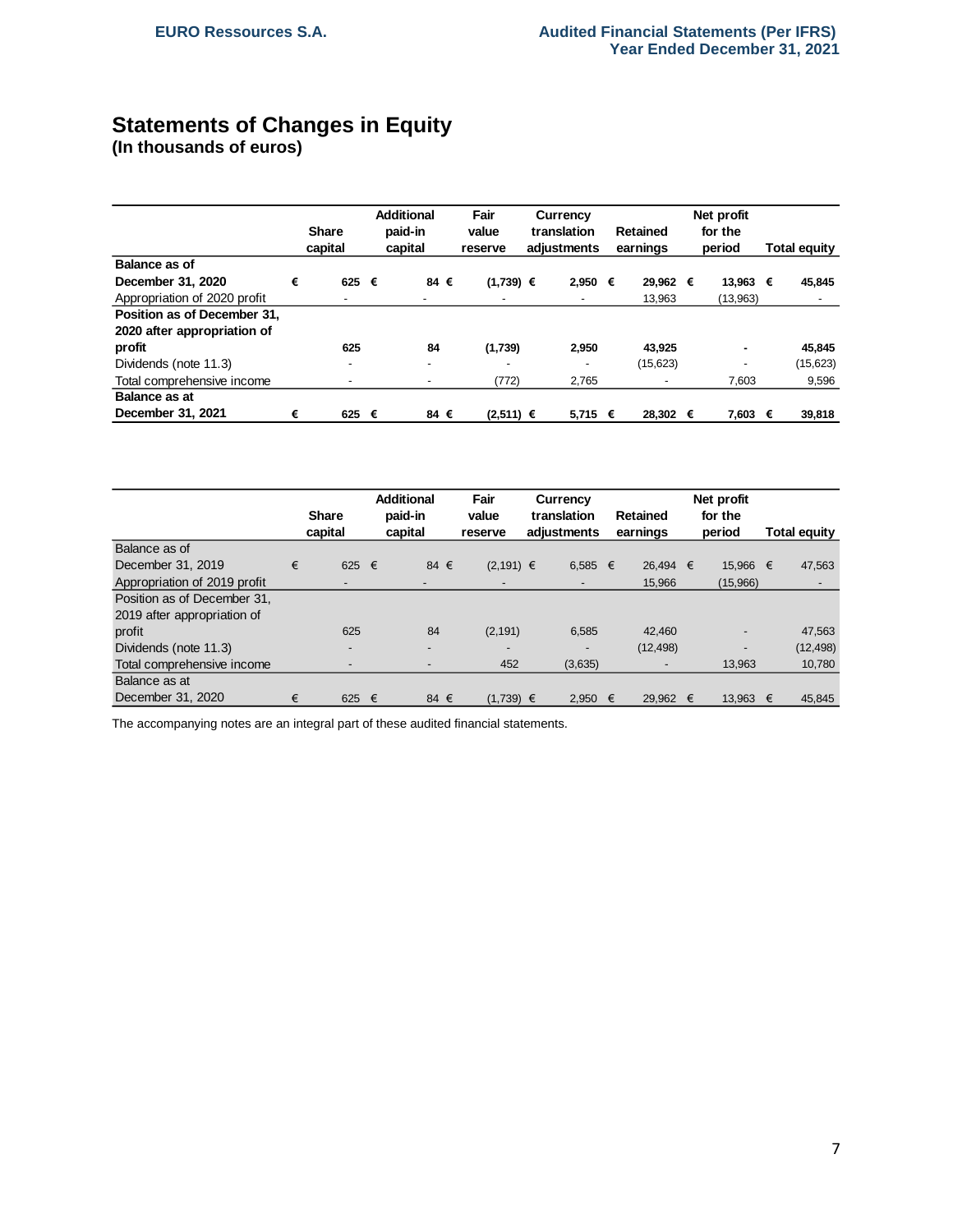# **Notes to Financial Statements**

*(Amounts in notes are in euros, and tabular amounts are in thousands of euros, except where otherwise indicated.)*

# **1) Corporate information**

EURO Ressources S.A. ("EURO" or the "Company") is a *Société Anonyme*, domiciled in metropolitan France with its registered office located in Paris. EURO is a listed company in France who does not prepare consolidated financial statements.

As at December 31, 2021, IAMGOLD France S.A.S. ("IAMGOLD France"), an indirect wholly owned subsidiary of IAMGOLD Corporation ("IAMGOLD"), owned approximately 89.71% of all issued and outstanding shares of EURO and 94.25% of the voting rights of EURO (note 11.1). EURO's securities trade on the NYSE Euronext of Paris stock exchange under the symbol EUR.

Main assets are a royalty on the Rosebel gold mine production in Suriname (the "Rosebel royalty"), a royalty on the Paul Isnard concessions, a silver stream from a subsidiary of Orezone Gold Corporation ("Orezone") and marketable securities. The Rosebel royalty is payable by IAMGOLD. The Rosebel gold mine is 95%-owned by IAMGOLD, and is operated by IAMGOLD. The royalty on the Paul Isnard concessions is a net smelter returns production royalty on future production of the Paul Isnard concessions and an area of interest surrounding the concessions in French Guiana, owned under a joint venture agreement between Orea Mining Corp. and Nord Gold SE ("Compagnie Minière Montagne d'Or" or the "JV"). The silver stream entitles EURO to receive 50% of the payable silver production over the life of mine on Orezone's Bomboré Project, located in Burkina Faso, West Africa.

# **2) Basis of preparation**

# **2.1) Statement of compliance**

EURO's financial statements as and for the years ended December 31, 2021 and 2020 have been prepared in accordance with International Financial Reporting Standards ("IFRS") as approved by the International Accounting Standard Board ("IASB") to comply with Canadian requirements. In France, only French generally accepted accounting principles can be applied for establishment of individual accounts of listed companies.

These financial statements were prepared on a going concern basis. The significant accounting policies applied in these financial statements are presented in note 4 and have been consistently applied in each of the years presented except for the new accounting standards presented in note 3.

These financial statements have been approved for publication by the Board of Directors on February 24, 2022.

# **2.2) Basis of measurement**

Financial statements for the years ended December 31, 2021 and 2020 have been prepared on a historical cost basis, except for items measured at fair value as discussed in note 13.

#### **2.3) Functional and presentation currencies**

Financial statements of the Company are presented in Euros ("€" or "euros").

The functional currency of EURO is the United States dollars ("US\$"), determined on the basis of the economic environment in which the Company operates. The United States dollar is the currency in which major transactions of the Company, such as income from royalties and the related cash, are denominated. Certain additional information are presented in these financial statements in United States dollars and in Canadian dollars ("C\$").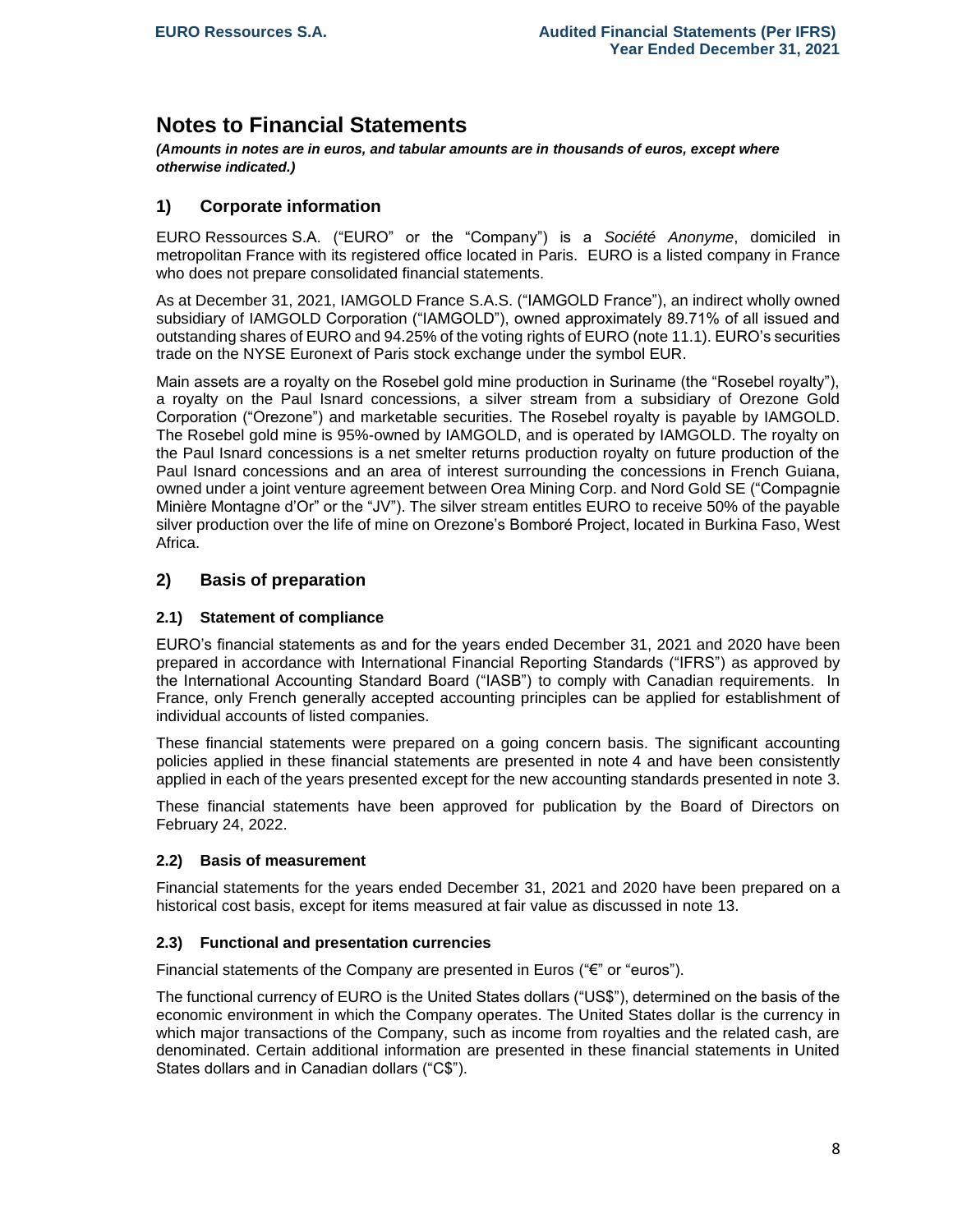Transactions denominated in foreign currencies ( $\epsilon$  and  $C\$ ) are converted into the Company's functional currency (US\$) on the basis of the spot exchange rates applying on the transaction dates. Foreign exchange gains and losses are related to the revaluation of bank accounts and other balance sheet accounts denominated in foreign currencies, and the revaluation and payment of dividends and income tax payable. Foreign exchange gains and losses are included in the income statements. Foreign exchange gains and losses related to deferred tax liabilities are included in the income tax expense.

Financial statements in United States dollars are then converted into euros as follows:

- Assets and liabilities are translated at the closing rate at the date of the balance sheet;
- Income and expenses for each significant transaction are translated at the exchange rate at the date of the transaction; otherwise an average rate for the period is used;
- When a gain or loss on financial assets at fair value through other comprehensive income ("OCI"), is recognized in OCI, the translation differences are also recognized in OCI;
- Equity transactions are translated using the exchange rate at the date of the transaction.

Translation adjustments arising from conversion of the financial statements into the presentation currency are recognized in other comprehensive income ("currency translation adjustments"). The currency exchange rate used to present the balance sheets in euros was €1 for US\$1.1377 at December 31, 2021 (€1 for US\$1.2228 as at December 31, 2020). The average currency exchange rate for the year ended December 31, 2021, used to present the Company's income statement, statement of comprehensive income and cash flow statement, was €1 for US\$1.1866 (2020: €1 for US\$1.1392). Significant transactions are translated at the exchange rate of the date of the transaction. The fluctuation in foreign exchange rates explains the currency translation adjustments in the statement of comprehensive income.

# **3) Adoption of new accounting standards**

These financial statements, including comparatives, have been prepared following the same accounting policies and methods of computation as the annual audited financial statements for the year ended December 31, 2020.

# **4) Summary of significant accounting policies**

# **4.1) Financial instruments**

The Company recognizes financial assets and financial liabilities on the date the Company becomes a party to the contractual provisions of the instruments. A financial asset is derecognized either when the Company has transferred substantially all the risks and rewards of ownership of the financial asset or when cash flows expire. A financial liability is derecognized when the obligation specified in the contract is discharged, cancelled or expired. Certain financial instruments are recorded at fair value on the balance sheet. Refer to note 13 on fair value determination.

Non-derivative financial instruments are recognized initially at fair value plus attributable transaction costs, where applicable for financial instruments not classified as fair value through profit or loss. Subsequent to initial recognition, non-derivative financial instruments are classified and measured as described below.

#### **4.1.1) Financial assets at fair value through other comprehensive income**

The Company's investments in equity marketable securities are designated as financial assets at fair value through other comprehensive income, and are recorded at fair value on the trade date with directly attributable transaction costs included in the recorded amount. Gains upon initial recognition are recorded in other comprehensive income. Subsequent changes in fair value are recognized in other comprehensive income.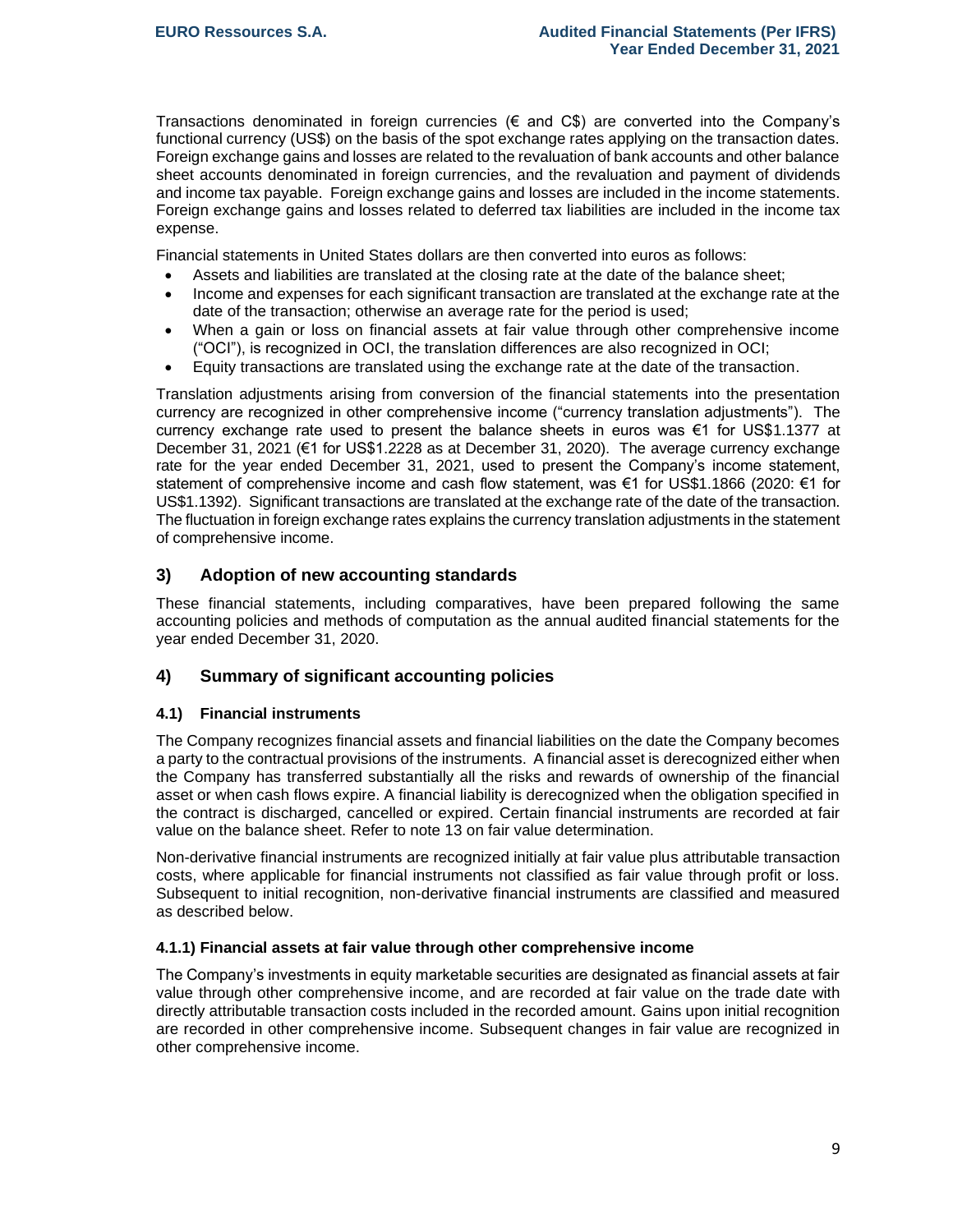#### **4.1.2) Financial assets at fair value through profit or loss**

Cash is classified as financial assets at fair value through profit or loss and is measured at fair value. The unrealized gains or losses related to changes in fair value are reported in other income in the income statement.

### **4.1.3) Amortized cost**

Trade receivables are classified as and measured at amortized cost using the effective interest rate method, less impairment losses, if any.

Trade receivables are initially recognized at their fair value which generally equates with their nominal amount. They are subject to impairment testing if any indication of impairment exists. Any excess of their carrying amount over their recoverable amount is recognized as an operating expense. A prior period impairment loss is tested for possible reversal of impairment whenever an event or change in circumstance indicates the impairment may have reversed. If it has been determined that the impairment has reversed, the carrying amount of the asset is increased to its recoverable amount to a maximum of the carrying amount that would have been determined had no impairment loss been recognized in prior period. Impairment loss reversals are recognized as operating income.

## **4.1.4) Non-derivative financial liabilities**

Trade payables are accounted for at amortized cost, using the effective interest rate method.

## **4.2) Royalty assets**

Royalty assets are recognized if it is probable that the expected future economic benefits associated with them will flow to the entity, and if their cost can be measured reliably.

Royalty assets are measured at cost, less accumulated amortization and accumulated impairment charges, if any. The Company's royalty assets comprise:

- the rovalty right in respect of the Rosebel mine.
- the net smelter returns royalty on the Paul Isnard concessions, and
- the right to 50% of the silver production on the Bombore Project.

The amortization expense is calculated on a unit-of-production basis by applying to the carrying amount of the royalty asset on January 1 the ratio between the quantity of gold/silver extracted during the year and the total estimated quantity of gold/silver remaining to be extracted as of January 1. In accordance with IFRS, any material change in the estimated total amount of the mine's reserves impacting the estimated quantity of metal remaining gives rise to a prospective recalculation of the amortization schedule for the royalty asset.

#### **4.3) Impairment of royalty assets**

The carrying amounts of the Company's royalty assets are reviewed at each reporting date to determine whether there is any indication of impairment. If any such indicator exists, the Company performs an impairment review. If the carrying amounts of the royalty assets exceed its recoverable amount, an impairment loss is recorded.

The recoverable amount is determined based on the present value of estimated future cash flows from each royalty asset, which is calculated based on numerous assumptions such as proven and probable reserves, life of mine plans, and estimates of gold and silver prices, foreign exchange rates and discount rates. Management's assumptions and estimate of future cash flows are subject to risk and uncertainties, particularly in market conditions where higher volatility exists, and may be partially or totally outside of the Company's control. Therefore, it is reasonably possible that changes could occur with evolving economic conditions, which may affect the recoverability of the Company's royalty assets. If the Company fails to achieve its valuation assumptions or if any of its royalty assets experience a decline in their fair value, this may result in an impairment charge in future periods, which would reduce the Company's earnings.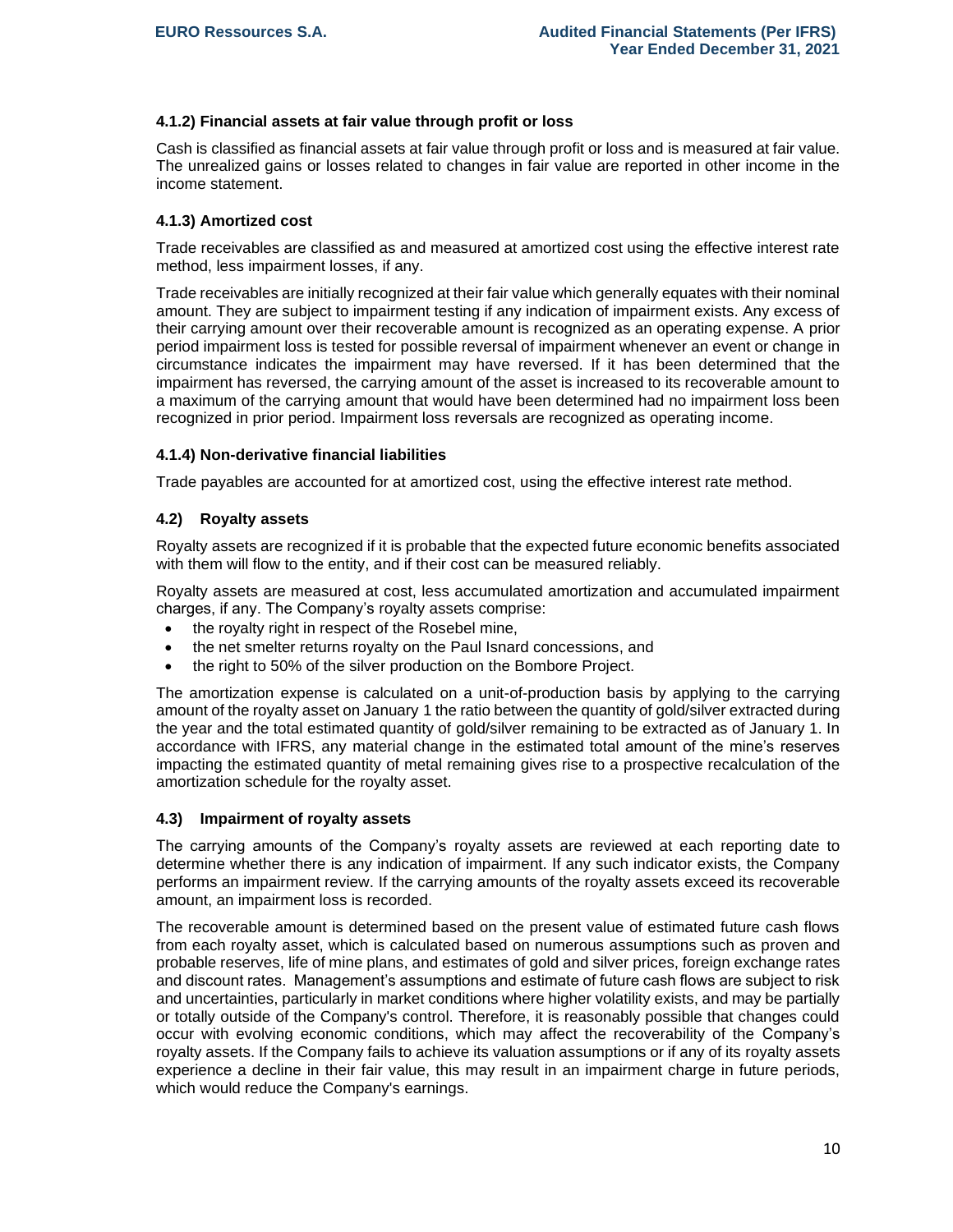An assessment is made at each reporting date to determine whether there is an indication that previously recognized impairment losses may no longer exist or have decreased. If it has been determined that the impairment has reversed, the carrying amount of the asset is increased to its recoverable amount to a maximum of the carrying amount that would have been determined had no impairment loss been recognized in prior periods. A reversal of an impairment loss is recognized in the income statement.

# **4.4) Current and deferred income tax**

Income tax expenses for the period comprise current and deferred income tax. Income tax expenses are recognized in the income statement, except to the extent that it relates to items recognized in other comprehensive income or directly in equity. EURO considers that the value added tax *(Cotisation sur la Valeur Ajoutée des Entreprises* ("C.V.A.E.")) is an income tax expense.

Current income tax assets and liabilities for the current and prior years are measured at the amount expected to be recovered from or paid to the taxation authorities. Tax rates and tax laws used to compute the amount are those that are enacted or substantively enacted by the balance sheet date.

Deferred income tax is recognized in respect of temporary differences between the carrying amounts of assets and liabilities in the balance sheet and its tax base. Deferred income tax liabilities are recognized for all taxable temporary differences, except where the deferred income tax liability arises from the initial recognition of goodwill or an asset or liability in a transaction that is not a business combination and, at the time of the transaction, affects neither the accounting profit nor taxable profit. Deferred income tax assets are recognized for all deductible temporary differences, and carry forward of unused tax credits and unused tax losses, to the extent that it is probable that taxable profit will be available against which the deductible temporary differences, and the carry forward of unused tax credits and unused tax losses can be utilized, except when results from the initial recognition of an asset or liability in a transaction that is not a business combination and, at the time of the transaction, affects neither the accounting profit nor taxable profit or loss.

Deferred income tax assets and liabilities are measured at the tax rates that are expected to apply to the year when the asset is expected to be realized or the liability settled, based on tax rates and tax laws that have been enacted or substantively enacted at the balance sheet date.

A translation gain or loss will arise as the local tax currency is not the same at the functional currency. A deferred tax asset or liability is recognized on the difference between the carrying amount of the non-monetary assets and the underlying tax basis, translated to the functional currency using the current foreign exchange rate. Foreign exchange gains or losses related to deferred tax liabilities are included in income tax expense on the income statement.

There is no certainty that future income tax rates will be consistent with current estimates. Changes in tax rates increase the volatility of the Company's earnings.

#### **4.5) Revenue recognition**

The Company's main revenue stream is royalty income. Royalty revenue is recognized on an accrual basis, when the Company has reasonable assurance with respect to measurement and collectability. Royalties are payable based on volume of gold/silver production and the gold/silver price as determined by the corresponding royalty agreement with the owner of the royalty property. The unit of account considered for the accounting of royalty revenues is the ounce of gold/silver and not the right to a royalty itself.

#### **4.6) Investment income**

Investment income comprises interest income in respect of bank accounts.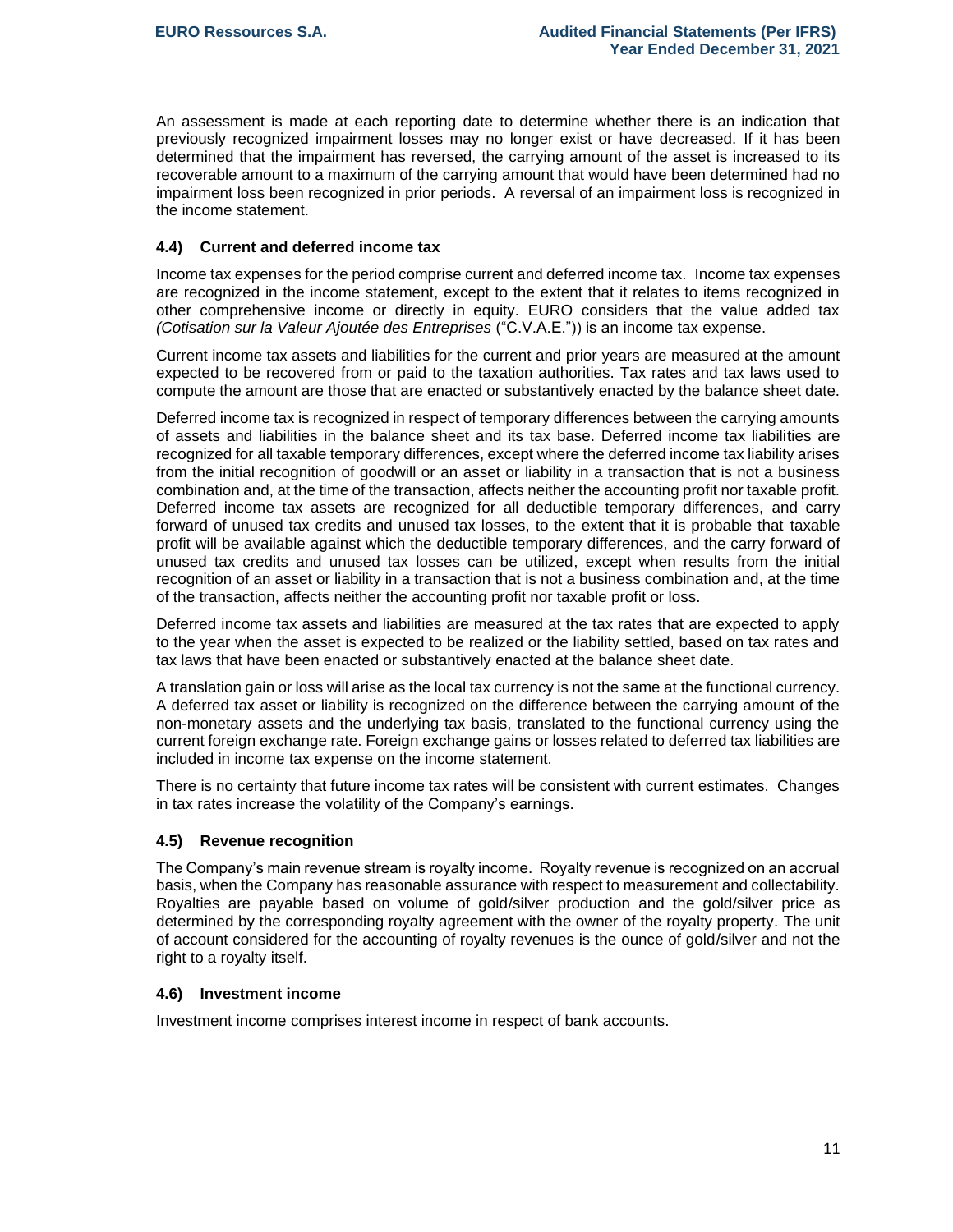# **4.7) Earnings per share**

The Company presents basic and diluted earnings per share data for its common shares. Basic earnings per share are calculated by dividing the net profit attributable to equity shareholders by the weighted average number of shares outstanding during the year.

# **4.8) Segmented information**

Operating segments are reported in a manner consistent with the internal reporting provided to the chief operating decision-maker. The chief operating decision-maker, who is responsible for assessing performance of the operating segments, has been identified as the Directeur Général who makes strategic decisions. The chief operating decision-maker considers the business from a product perspective. Only one segment has been identified, namely revenues from gold mine royalties. Concerning information about geographical areas, only one geographical area has been identified, namely Canada. The Rosebel royalty emanates from Canada and accounts for almost 100% of the Company's operating revenues.

## **4.9) Significant accounting judgments, estimates and assumptions**

The preparation of financial statements in conformity with IFRS requires management to make judgments, estimates and assumptions that affect the reported amounts of assets, liabilities and contingent liabilities at the date of the financial statements and reported amounts of revenues and expenses during the reporting period. Estimates and assumptions are continuously evaluated and are based on management's experience and other factors, including expectations of future events that are believed to be reasonable under the circumstances.

Assumptions about the future and other major sources of estimation uncertainty at the end of the reporting period have a significant risk of resulting in a material adjustment to the carrying amounts of assets and liabilities, within the next financial year. The most significant judgments and sources of estimation uncertainty that the Company believes could have a significant impact on the amounts recognized in its financial statements are mainly the valuation of royalty assets and provisions.

The mineral reserve and resource estimates are subject to uncertainty and actual results may vary from these estimates. Results from drilling, testing and production, as well as material changes in metal prices and operating costs subsequent to the date of an estimate, may justify revision of such estimates. The determination of the useful life of royalty assets, the measurement of the depreciation expense and the impairment analysis are impacted by the mineral reserves and resources estimates.

Judgments are required to determine if a present obligation exists at the end of the reporting period by considering all available evidence, including the opinion of experts. Refer to note 18.

# **5) New accounting standards issued but not yet effective**

Certain pronouncements have been issued by the IASB that are mandatory for accounting periods after December 31, 2021. There are currently no such pronouncements that are expected to have a significant impact on the Company's financial statements upon adoption.

# **6) Management of financial risk**

EURO is exposed to different types of financial risks:

- Market risk (principally the market price for gold and silver, marketable securities, and foreign currency risk),
- Credit risk, and
- Liquidity risk.

EURO monitors the volatility of financial markets and seeks to minimize the potentially unfavorable effects of that volatility for EURO's financial performance.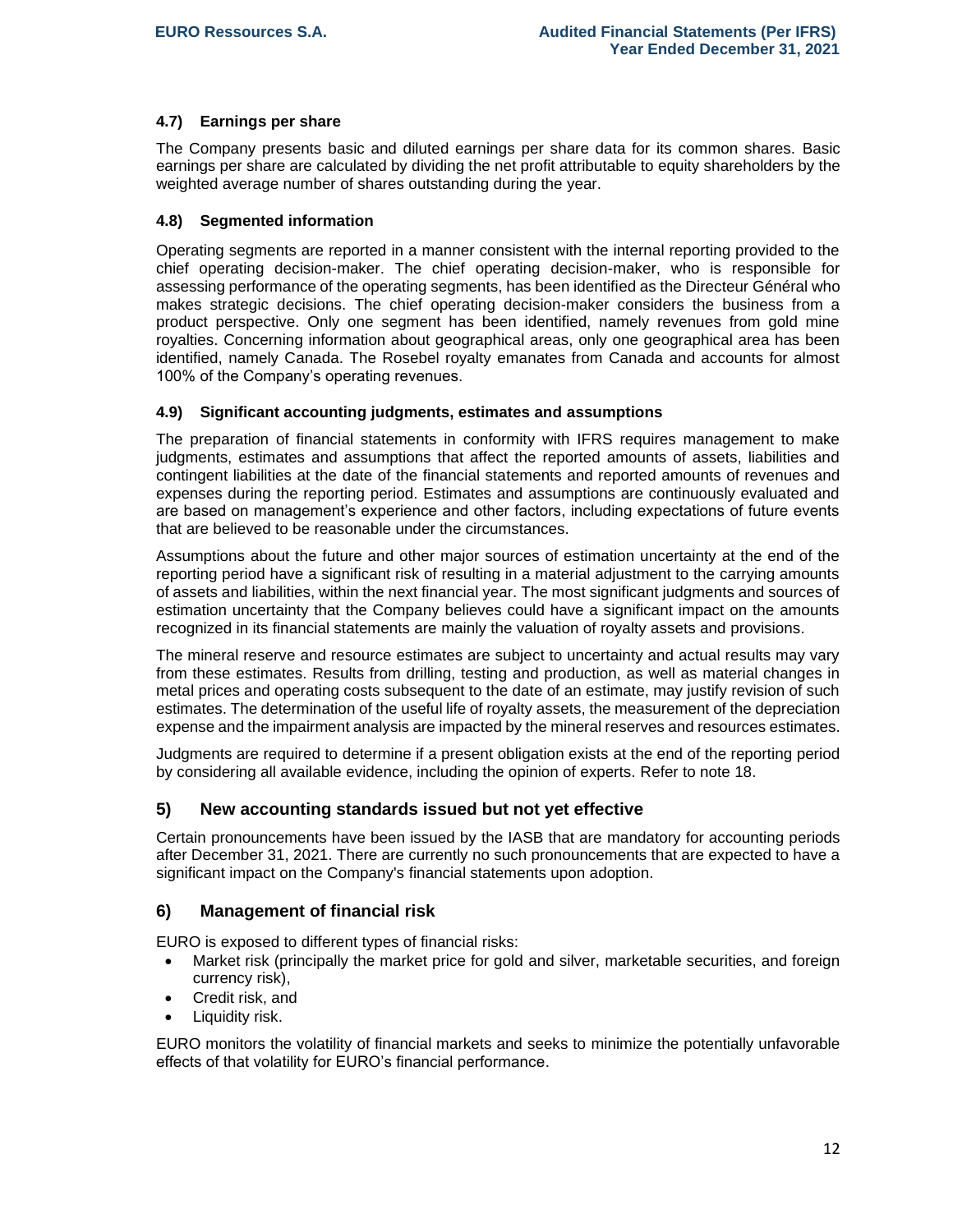# **6.1) Market risk**

## **6.1.1) Gold price risk**

EURO is exposed to the risk of changes in the market price of gold. In 2022, the Rosebel royalty production is anticipated to be between 113,000 ounces and 139,000 ounces, and the Rosebel royalty is expected to provide revenues to the Company of between approximately €12.2 million and €15.2 million (US\$14.7 million and US\$18.2 million). These pre-tax numbers assume a gold price of US\$1,700 per ounce and an exchange rate of €1 for US\$1.20. The impact of changes in the average gold price on EURO's annual revenues, based on an estimated production of 126,000 ounces, would be approximately US\$1.2 million for each US\$100 per ounce change in the gold price. The impact of a 5% change in the average foreign exchange rate on EURO's annual revenues would be approximately €0.7 million.

## **6.1.2) Foreign currency translation risk**

The functional currency of EURO is the United States dollars ("US\$") and its financial statements are presented in euros. EURO is exposed to foreign currency translation risk arising from various currency exposures, primarily with respect to the euro. Most revenues are initially denominated in the US\$ functional currency. On the other side, the income tax expense is denominated in euros which is not the Company's functional currency. Accordingly, the largest foreign currency translation risk is related to income tax expense.

| Year ended December 31, 2021<br>(In thousands of euros) | Total      | US\$     | €                             | C\$                 | <b>Exposure</b><br>to currency<br>translation<br>risk % |
|---------------------------------------------------------|------------|----------|-------------------------------|---------------------|---------------------------------------------------------|
|                                                         |            |          |                               |                     |                                                         |
| Revenues                                                | € 12.602   | € 12.602 | €<br>$\overline{\phantom{a}}$ | €                   |                                                         |
| Operating expenses                                      | €<br>667   | €<br>343 | €<br>211                      | $\epsilon$ 113      | 49%                                                     |
| Investment income                                       | €<br>114   | €<br>114 | €<br>۰                        | €<br>$\blacksquare$ | -                                                       |
| Income tax expense                                      | 4.038<br>€ | €<br>۰.  | € 4.038                       | €                   | 100%                                                    |

#### **6.2) Credit risk**

EURO is subject to a concentrated credit risk with almost 100% of its revenues receivable from one source, namely the Rosebel royalty. This royalty is payable by one company, IAMGOLD, which operates the Rosebel mine. Management considers that in view of the financial standing and nature of IAMGOLD's continuing operating activities, the risk of loss is minimal.

#### **6.3) Liquidity risk**

Prudent management of liquidity risk requires the retention of adequate liquidity to meet expected expenditures and possible contingencies. EURO believes that its recurring operational income is adequate to cover spending requirements.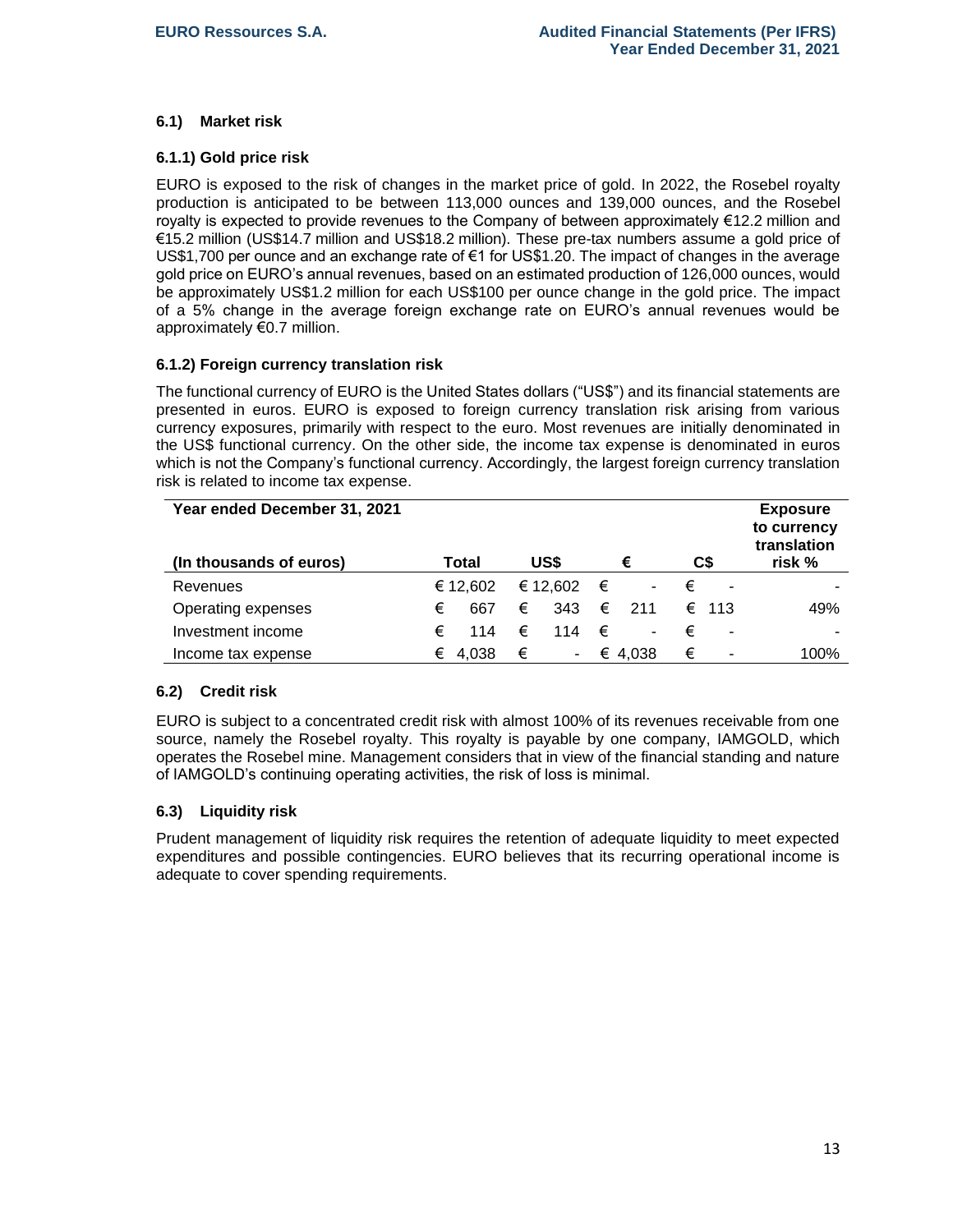# **7) Royalty assets**

|                          | December 31, |                          |  |                 |             | <b>Translation</b> | December 31, |
|--------------------------|--------------|--------------------------|--|-----------------|-------------|--------------------|--------------|
|                          |              | 2020                     |  | <b>Movement</b> |             | adjustment         | 2021         |
| Costs                    |              |                          |  |                 |             |                    |              |
| Rosebel <sup>1</sup>     | €            | 12,555 €                 |  |                 | $ \epsilon$ | 939 $\epsilon$     | 13,494       |
| Paul Isnard <sup>2</sup> |              | 4,580                    |  |                 |             | 342                | 4,922        |
| Bombore <sup>3</sup>     |              | $\overline{\phantom{a}}$ |  | 6,285           |             | ٠                  | 6,285        |
|                          |              | 17,135                   |  | 6,285           |             | 1,281              | 24,701       |
| Accumulated amortization |              |                          |  |                 |             |                    |              |
| Rosebel                  |              | (9,916)                  |  | (174)           |             | (749)              | (10, 839)    |
|                          | €            | 7,219 €                  |  | 6,111           | €           | 532 €              | 13,862       |

|                          |   | December 31,<br>2019 | <b>Movement</b> | <b>Translation</b><br>adjustment | December 31,<br>2020 |
|--------------------------|---|----------------------|-----------------|----------------------------------|----------------------|
| Costs                    |   |                      |                 |                                  |                      |
| Rosebel <sup>1</sup>     | € | 13,675 €             | - €             | $(1,120) \in$                    | 12,555               |
| Paul Isnard <sup>2</sup> |   | 4,988                |                 | (408)                            | 4,580                |
|                          |   | 18,663               |                 | (1,528)                          | 17,135               |
| Accumulated amortization |   |                      |                 |                                  |                      |
| Rosebel                  |   | (10, 518)            | (278)           | 880                              | (9,916)              |
|                          | € | 8,145 €              | (278) €         | $(648) \in$                      | 7,219                |

<sup>1</sup> The Rosebel royalty quarterly payments from IAMGOLD apply to the first seven million ounces of gold produced from the Rosebel mine and are calculated on the basis of gold production at the Rosebel mine and the market price of gold based on the Afternoon London Price. As of December 31, 2021, the Rosebel mine had produced approximately 5.5 million ounces of gold and 1.5 million ounces of gold remained under the Rosebel royalty agreement. Per IAMGOLD, Rosebel's proven and probable gold reserves as at December 31, 2021 were estimated to be 2.6 million ounces of gold (December 31, 2020: 3.4 million ounces of gold). These reserves do not include reserves of the Saramacca deposit of the Rosebel mine as they are not included in the definition of the property per the participation right agreement. The Rosebel royalty is calculated based on 10% of the excess gold market price above US\$300 per ounce for soft and transitional ore, and above US\$350 per ounce for hard rock ore, and, in each case, after deducting a fixed royalty of 2% of production paid in-kind to the Government of Suriname.

- $2$  The net smelter returns production royalty covers future production of the Paul Isnard concessions and an area of interest surrounding the concessions in French Guiana. Royalty income will be calculated by applying the percentage of royalty to the net smelter returns royalty established based on revenues from the sale of gold calculated per the average monthly gold price (in United States dollars) less applicable deductions per the agreement. The royalty percentage is 1.8% on the first two million ounces of gold and 0.9% on the next three million ounces of gold.
- <sup>3</sup> The silver stream entitles to receive 50% of the payable silver production over the life of mine on Orezone's Bomboré Project, located in Burkina Faso, West Africa. The silver stream also stipulates a minimum guaranteed delivery obligation of 37,500 ounces of silver per annum subject to a catch-up payment on a shortfall on specified timelines, until delivery of 375,000 ounces of payable silver after which the minimum annual payment guarantee will no longer apply. Orezone has the right to buy back 50% of the silver stream in certain circumstances for \$7.15 million.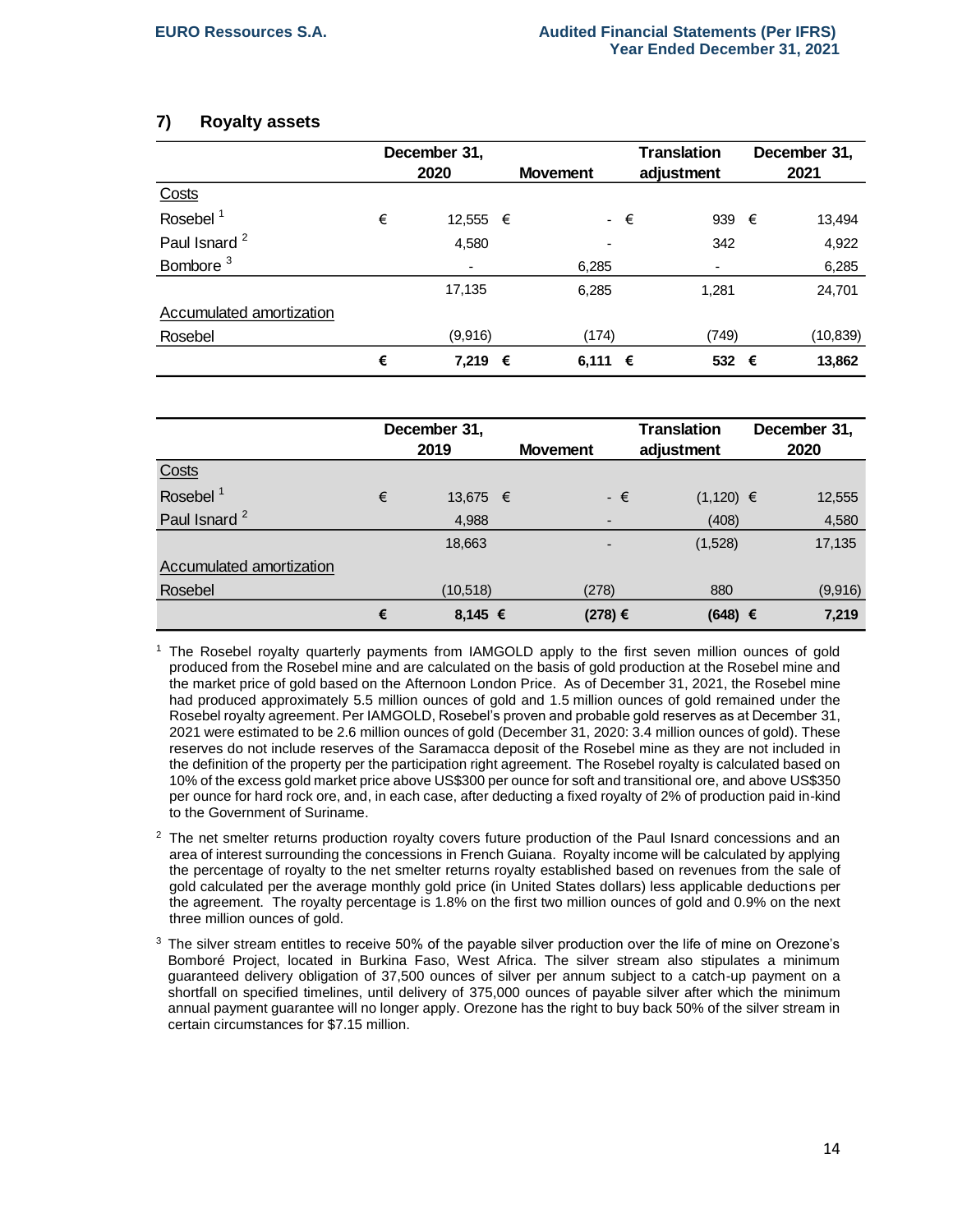#### **Impairment of intangible assets**

The carrying amounts of the Company's royalty are reviewed at each reporting date to determine whether there is any indication of impairment (significant decrease in proven and probable gold or silver reserves, decrease in the gold or silver price on the London Bullion Market, deterioration of the dollar exchange rate).

An impairment test is performed at each year-end, the projection period ending when all of gold or silver ounces under the royalty agreement have been mined (forecasts until 2026 for the Rosebel mine, 2032 for the Paul Isnard project and 2036 for the Bombore project). The test takes into account the following assumptions:

- The comparison between the proven and probable reserves defined by a qualified person within the meaning of Canadian mining law and the remaining quantities to be extracted under the royalty agreement (as at December 31, 2021, 2.7 million of ounces of gold for Paul Isnard, 2.6 million of ounces of gold for Rosebel and 0.5 million ounces of silver for Bombore, representing EURO's share, i.e. 50%, of silver production).
- The estimated average price of gold and silver based on the analysis of multiple financial institutions (\$1,275 per ounce of gold for Paul Isnard, an estimated average price ranging from \$1,600 to \$1,700 per ounce of gold for Rosebel, and an estimated average price ranging from \$21 to \$24 per ounce of silver for Bombore).
- The average rate of the US dollar, estimated at US\$1.20 for €1 over the projection period for Paul Isnard, Rosebel and Bombore.
- The discount rate ranging from 6.5% to 7%.

In addition, a sensitivity test was performed on the financial and operational assumptions. It appears that no reasonably possible change of one or more of the key assumptions would require the tested assets to be written down.

#### **Rosebel mine**

No indication of impairment was identified for the Rosebel royalty as at December 31, 2021.

#### **Paul Isnard project**

In 2019, the statements by the French Government regarding the Compagnie Minière Montagne d'Or, to which the Paul Isnard royalty is attached, have created some uncertainty around the delivery of the various authorizations and permits not yet obtained and required for developing the project, and can potentially affect the operational and financial capacities of the project. Failure to obtain operating permits would result in the need to depreciate in full the net book value of the assets relating to the Paul Isnard royalty.

On December 24, 2020, the Cayenne Administrative Court ordered the French State to extend the Montagne d'Or mining concessions within 6 months of the decision.

On February 3, 2021, the French Government announced that it was appealing the Administrative Court's decision to extend the Montagne d'Or mining concessions.

On July 22, 2021, Orea announced that the Administrative Court of Appeal in Bordeaux has rejected the French Government's appeal and request for a stay of execution of the court rulings of December 24, 2020. In its ruling, the Court of Appeal concluded that the arguments put forth by the French Government were without merit and that the joint venture submitted complete applications and met all requirements for the renewal of the mining concessions. Furthermore, the JV filed additional pleadings before the Court of Appeal in Bordeaux to issue an injunction ordering the French Government to pay a fine of  $\epsilon$ 20,000 per day to the JV, retroactive to the date of the initial court ruling of December 24, 2020.

On October 7, 2021, Orea reported that it had received confirmation that the French Government had filed a final appeal to the French Supreme Court on the renewal of the Montagne d'Or mining titles. The Supreme Court will conduct an analysis on whether to admit or reject to hear the appeal.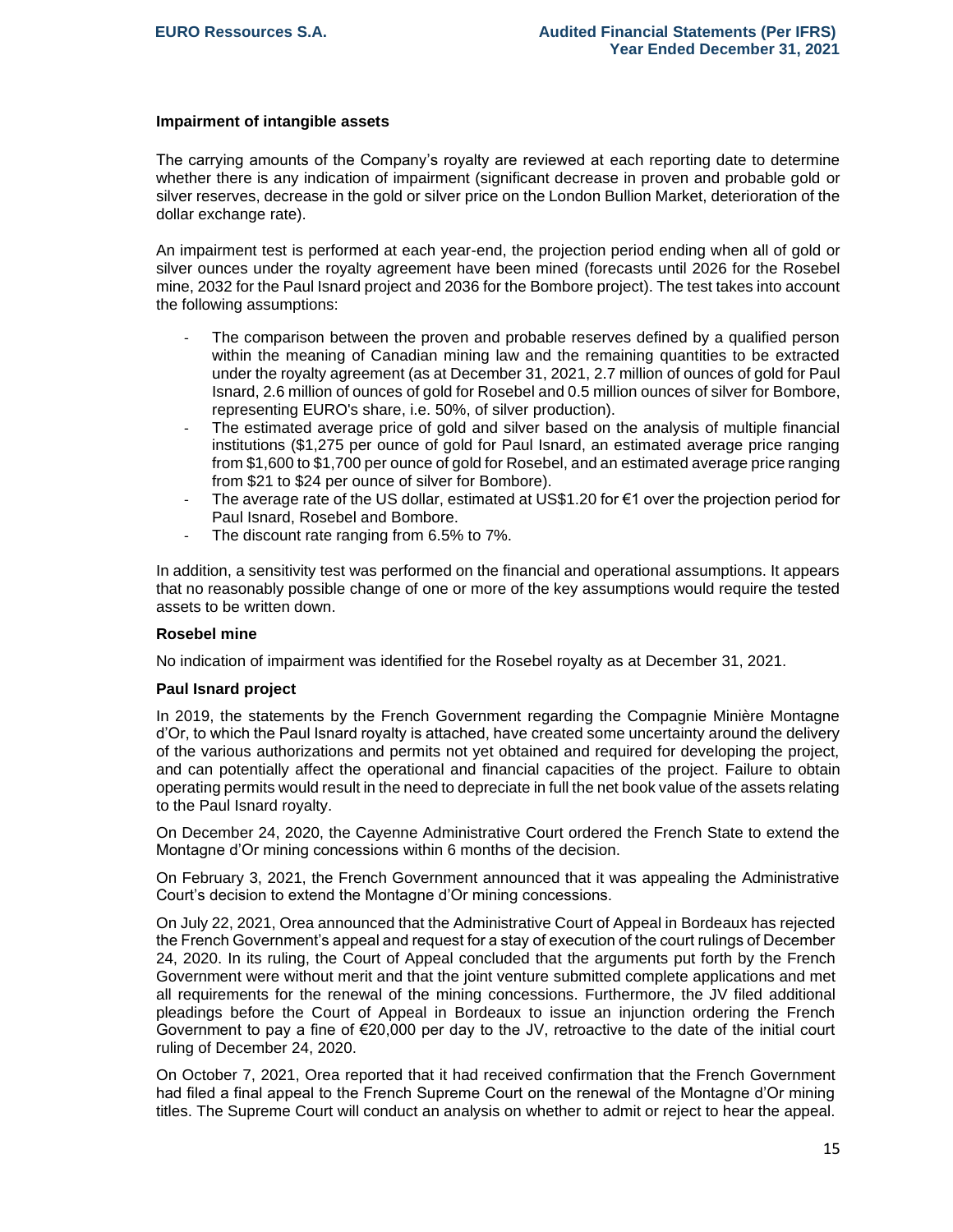On January 10, 2022, Orea reported that the JV is still awaiting a decision by the Supreme Court on whether it will admit and hear a final appeal by the French Government.

In the impairment test performed at December 31, 2021, the Company considered that the various authorizations and permits would be granted under conditions that will allow the JV to go on with this project. The Company believes that it is premature to conclude that an impairment should be recorded on the Paul Isnard royalty asset at this stage. Therefore, The Company continues to assume that the various authorizations and permits would be granted under conditions that will allow the joint venture to go forward with this project, although the timing is somewhat uncertain. No impairment charges were recorded in the statement of earnings for the year ended December 31, 2021.

## **Bombore project**

No indication of impairment was identified for the Bombore project as at December 31, 2021.

# **8) Marketable Securities**

EURO holds marketable securities related to mining companies which are part of a volatile market. Share market price exposure risk is related to the fluctuation in the market price of marketable securities. Investments in marketable securities are recorded at fair value with changes in fair value recorded in other comprehensive income.

As at December 31, 2021, marketable securities comprised 19,095,345 shares of Orea Mining Corp. ("Orea") (9.3% of outstanding shares; December 31, 2020: 9.7%) and 3,819,069 shares of Allegiant Gold Ltd. ("Allegiant") (4.9% of outstanding shares; December 31, 2020: 6.2%).

|                                               | <b>Years ended</b><br>December 31, |          |      |       |  |  |  |
|-----------------------------------------------|------------------------------------|----------|------|-------|--|--|--|
|                                               |                                    |          | 2020 |       |  |  |  |
| Balance, beginning of the year                | €                                  | 2,988    | €    | 2,546 |  |  |  |
| Change in fair value of marketable securities |                                    | (1, 184) |      | 698   |  |  |  |
| Translation adjustment                        |                                    | 172      |      | (256) |  |  |  |
| Balance, end of the year                      | €                                  | 1.976    | €    | 2,988 |  |  |  |

Unrealized gains or losses related to the change in market price of marketable securities are recorded in accumulated other comprehensive income within equity.

|                                                                          |   | <b>Years ended</b><br>December 31, |       |
|--------------------------------------------------------------------------|---|------------------------------------|-------|
|                                                                          |   | 2021                               | 2020  |
| Net unrealized change in fair value of marketable securities, net of tax |   |                                    |       |
| Change in fair value of marketable securities                            | € | $(1, 184) \in$                     | 698   |
| Income tax impact                                                        |   | 412                                | (246) |
|                                                                          | € | $(772) \in$                        | 452   |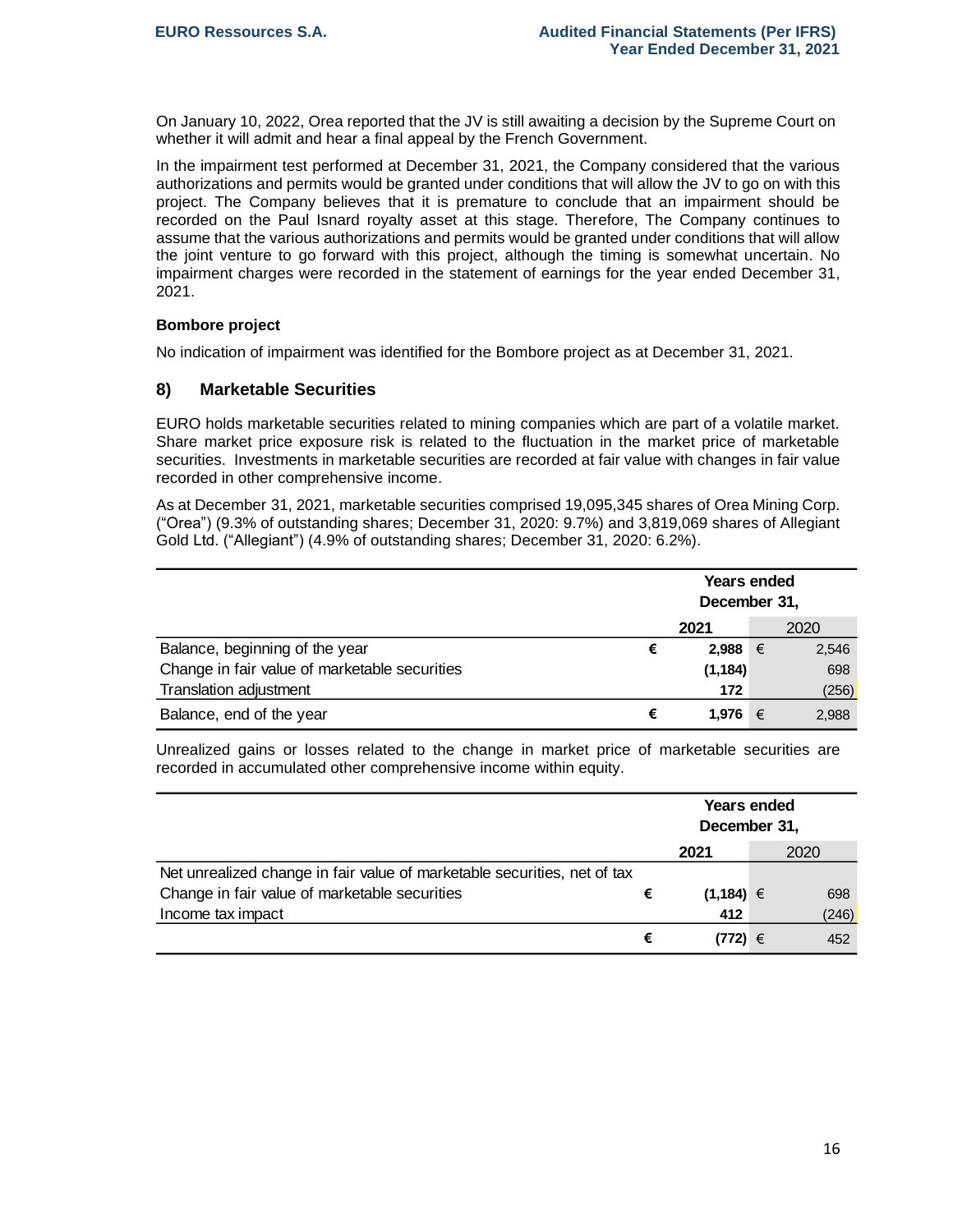## **9) Trade receivables**

|                                |             |   |             | <b>December 31, December 31,</b> |
|--------------------------------|-------------|---|-------------|----------------------------------|
|                                | <b>Note</b> |   | 2021        | 2020                             |
| Trade receivables from IAMGOLD | 17.         | € | 3.526 $\in$ | 2,889                            |

### **10) Cash**

|      |        |   | December 31, December 31, |
|------|--------|---|---------------------------|
|      | 2021   |   | 2020                      |
| Cash | 20,367 | € | 31,496                    |

<sup>1</sup> Approximately 1% of EURO's available cash was held in euros as at December 31, 2021 (December 31, 2020: 1%).

# **11) Share capital**

## **11.1) Common shares**

|                                                  | <b>Number</b><br>οf<br>shares | <b>Nominal</b><br>value<br>per share<br>(In euros<br>per share) | <b>Share</b><br><b>Capital</b><br>(In thousands)<br>of euros) | <b>Additional</b><br>paid-in<br>capital<br>(In thousands)<br>of euros) |
|--------------------------------------------------|-------------------------------|-----------------------------------------------------------------|---------------------------------------------------------------|------------------------------------------------------------------------|
| As at December 31, 2021<br>and December 31, 2020 | 62,491,281                    | € 0.01                                                          | 625<br>€                                                      | 84<br>€                                                                |

#### **Voting rights**

Pursuant to Article 223-11, paragraph 2 of the AMF General Regulations, the total number of voting rights is calculated on the basis of all shares to which are attached voting rights, including shares deprived of voting rights. The number of voting rights is different from the number of outstanding shares due to the automatic granting of double voting rights to the shareholders holding registered shares since at least two years (application of article L. 225-123 of the French commercial code).

As at December 31, 2021, IAMGOLD France, an indirect wholly owned subsidiary of IAMGOLD, owned approximately 89.71% of all issued and outstanding shares of EURO. As at December 31, 2021, IAMGOLD France held 56,058,191 shares representing 112,116,382 voting rights or 94.25% of the voting rights of EURO. This threshold crossing results from a double voting rights allocation.

|                               | December 31, December 31, |             |
|-------------------------------|---------------------------|-------------|
|                               | 2021                      | 2020        |
|                               |                           |             |
| Total number of common shares | 62,491,281                | 62,491,281  |
| Double voting rights          | 56,469,116                | 56,468,876  |
| Total number of voting rights | 118,960,397               | 118,960,157 |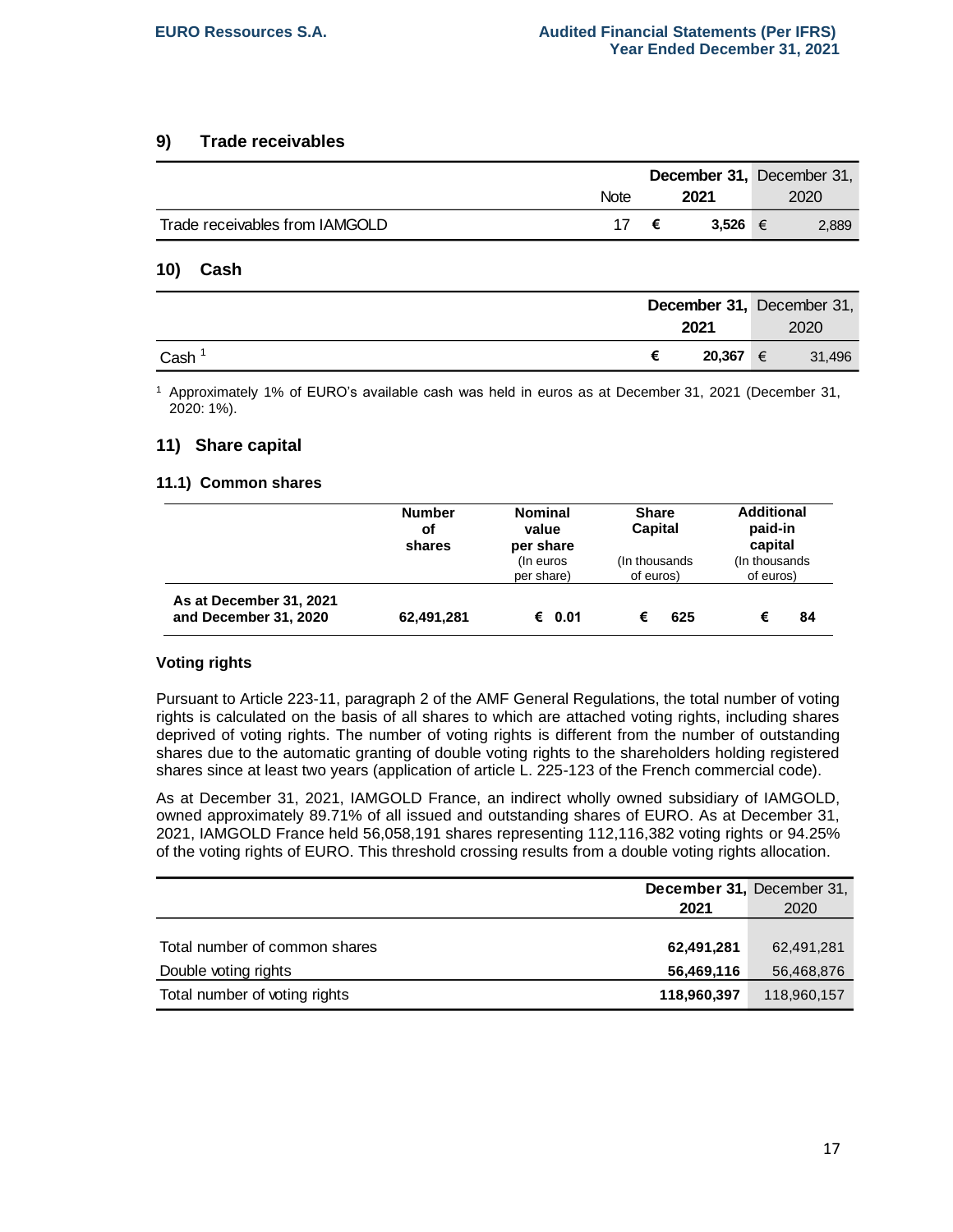# **11.2) Earnings per share**

#### **Basic earnings per share computation**

|                                                                                                                   |      | <b>Years ended</b><br>December 31, |  |                      |
|-------------------------------------------------------------------------------------------------------------------|------|------------------------------------|--|----------------------|
|                                                                                                                   | 2021 |                                    |  | 2020                 |
| Net profit attributable to holders of common shares<br>Basic and diluted weighted average number of common shares | €    | 7.603 €<br>62,491,281              |  | 13.963<br>62,491,281 |
| Basic and diluted earnings per share attributable to holders of                                                   |      |                                    |  |                      |
| common shares                                                                                                     | €    | 0.122 €                            |  | 0.223                |

#### **Diluted earnings per share computation**

The double voting rights do not have a dilutive effect on the earnings per share computation.

#### **11.3) Dividends**

The amount of distributable dividends is based on the annual financial statements prepared in accordance with French generally accepted accounting principles (GAAP).

|                                           |   | <b>Years ended</b><br>December 31, |      |        |
|-------------------------------------------|---|------------------------------------|------|--------|
|                                           |   | 2021                               | 2020 |        |
| Dividends paid June 10, 2021 <sup>1</sup> | € | 15,623 €                           |      |        |
| Dividends paid June 11, 2020 <sup>2</sup> |   |                                    |      | 12,498 |
|                                           | € | 15,623                             | €    | 12,498 |

<sup>1</sup> The annual ordinary general meeting of shareholders held May 19, 2021 approved dividends in the amount of €15,623,000 (€0.25 per share) which were paid to the Company's shareholders on June 10, 2021.

 $2$  The annual ordinary general meeting of shareholders held May 20, 2020 approved dividends in the amount of €12,498,000 (€0.20 per share) which were paid to the Company's shareholders on June 11, 2020.

# **12) Income tax**

#### **12.1) Income tax expense**

The income tax expense differs from the amount that would have been computed by applying the income tax rate for corporations in France. In 2021, the income tax rate applicable to profit before income tax was of 26.5% as well as an additional social contribution tax of 3.3% applied to the tax rate. In 2020, the income tax rate applicable to profit before income tax was of 28% as well as an additional social contribution tax of 3.3% applied to the tax rate.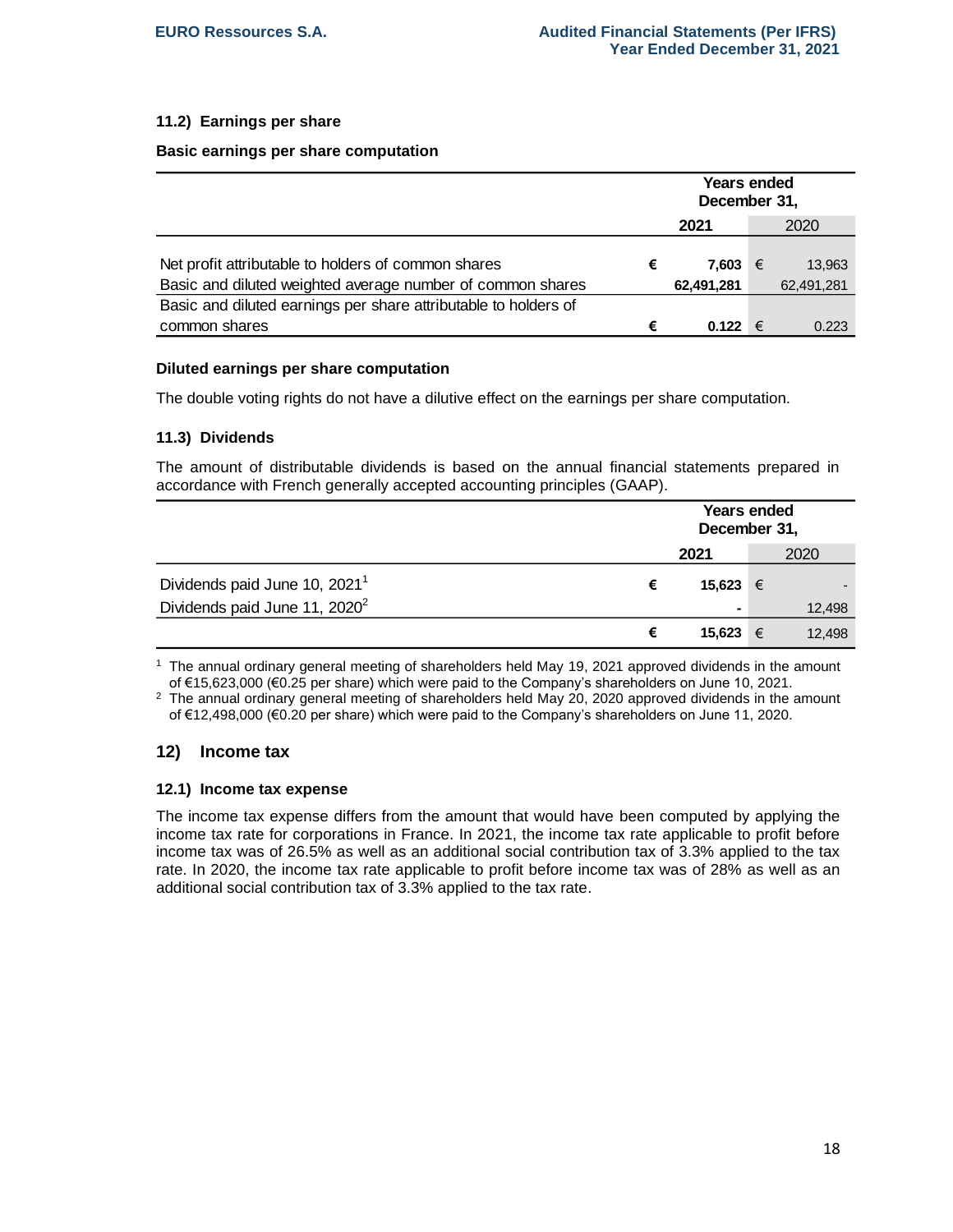The reasons for the differences are as follows:

|                                                                       |   | Years ended<br>December 31, |   |        |
|-----------------------------------------------------------------------|---|-----------------------------|---|--------|
|                                                                       |   | 2021                        |   | 2020   |
| Profit before income tax                                              | € | 11,641                      | € | 18,408 |
| Theoretical tax calculated at the income tax rate for corporations in |   |                             |   |        |
| France                                                                | € | 3,186                       | € | 5,324  |
| Tax effects of C.V.A.E. (value added tax) <sup>1</sup>                |   | 57                          |   | 170    |
| Deferred income tax and related foreign exchange                      |   | 147                         |   | (204)  |
| Other                                                                 |   | 648                         |   | (845)  |
| Income tax expense                                                    | € | 4,038                       | € | 4,445  |

<sup>1</sup> Value added tax (Cotisation sur la Valeur Ajoutée des Entreprises ("C.V.A.E.").

The income tax expense is made up of the following components:

|                                                  |   | <b>Years ended</b><br>December 31, |   |       |
|--------------------------------------------------|---|------------------------------------|---|-------|
|                                                  |   | 2021                               |   | 2020  |
| Current income tax expense                       | € | 3,891                              | € | 4,649 |
| Deferred income tax and related foreign exchange |   | 147                                |   | (204) |
| Income tax expense                               | € | 4,038                              | € | 4,445 |

# **12.2) Deferred tax liabilities**

Deferred tax liabilities pertain to temporary differences, mostly due to changes in market price of marketable securities, the value added tax and translation adjustment. There are no tax losses carried forward. Movements related to the deferred tax liabilities are as follows:

|                                                                                                                                     |   | Years ended<br>December 31, |   |       |
|-------------------------------------------------------------------------------------------------------------------------------------|---|-----------------------------|---|-------|
|                                                                                                                                     |   | 2021                        |   | 2020  |
| Balance, beginning of the year<br>Deferred income tax charge (recovery) relating to changes in fair                                 | € | 434                         | € | 428   |
| value of marketable securities (other comprehensive income)<br>Deferred income tax charge (recovery) related to the origination and |   | (412)                       |   | 247   |
| reversal of other temporary differences                                                                                             |   | (37)                        |   | 12    |
| <b>Translation adjustment</b>                                                                                                       |   | 204                         |   | (253) |
| Balance, end of the year                                                                                                            | € | 189                         | € | 434   |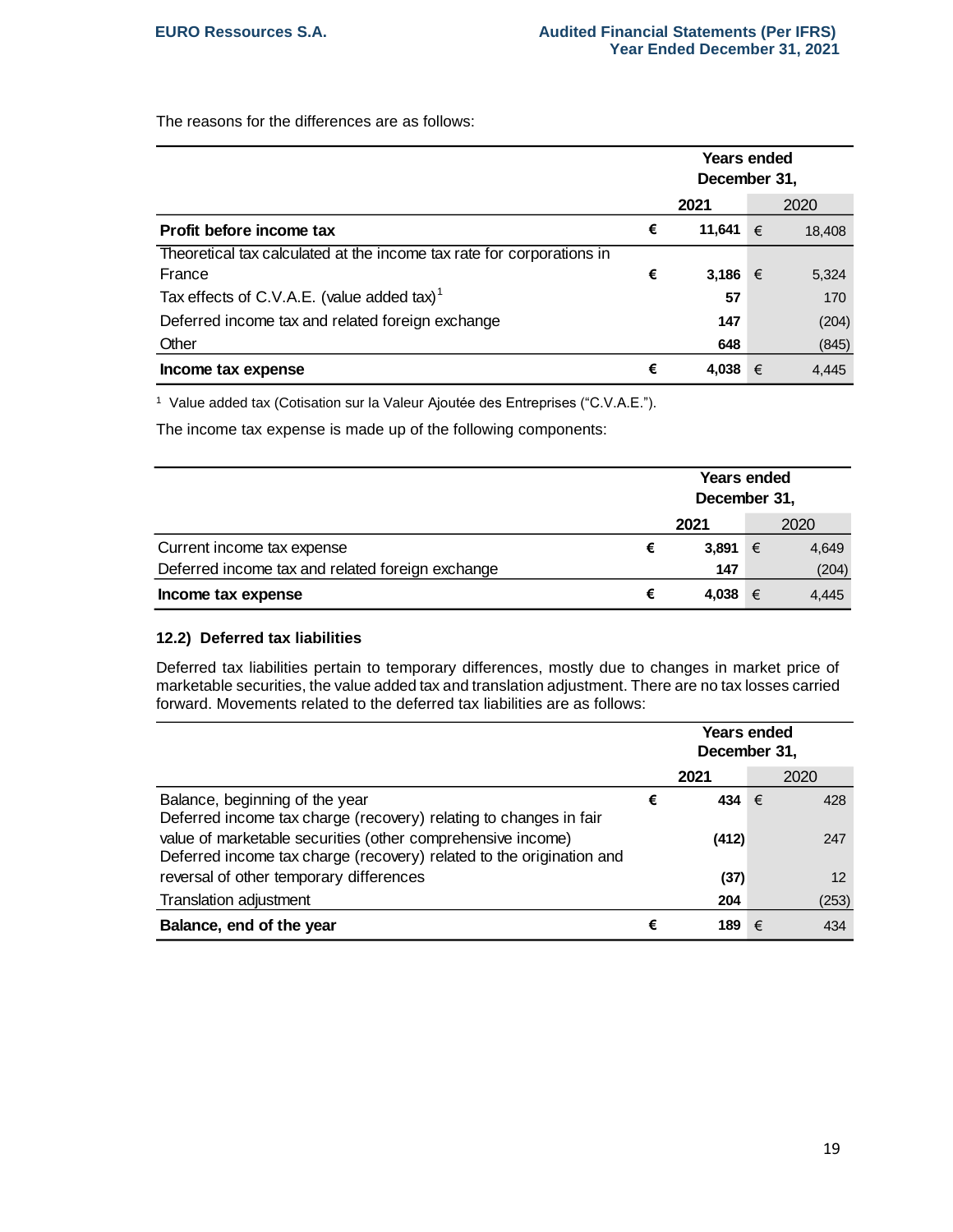The components that give rise to deferred income tax liabilities are as follows:

|                          |   | December 31, December 31, |   |      |
|--------------------------|---|---------------------------|---|------|
|                          |   | 2021                      |   | 2020 |
| Marketable securities    | € | $(160) \in$               |   | 197  |
| Royalty assets           |   | 342                       |   | 202  |
| Other                    |   |                           |   | 35   |
| Deferred tax liabilities | € | 189                       | € | 434  |

#### **12.3) Income tax receivable**

|                                |   | <b>Years ended</b><br>December 31, |   |         |
|--------------------------------|---|------------------------------------|---|---------|
|                                |   | 2021                               |   | 2020    |
| Balance, beginning of the year | € | 1,836 €                            |   | (121)   |
| Current income tax expense     |   | (3,891)                            |   | (4,649) |
| Income tax paid                |   | 2,458                              |   | 6,606   |
| Balance, end of the year       | € | 403                                | € | 1,836   |

## **13) Fair value measurements**

The fair value hierarchy categorizes into three levels the inputs to valuation techniques used to measure fair value. The fair value hierarchy gives the highest priority to quoted prices (unadjusted) in active markets for identical assets or liabilities (Level 1 inputs) and the lowest priority to unobservable inputs (Level 3 inputs).

- Level 1 inputs are quoted prices (unadjusted) in active markets for identical assets or liabilities that the entity can access at the measurement date.
- Level 2 inputs are inputs other than quoted prices included within Level 1 that are observable for the asset or liability, either directly or indirectly such as derived from prices.
- Level 3 inputs are unobservable inputs for the asset or liability.

There have been no changes in the classification of financial instruments in the fair value hierarchy since December 31, 2020.

#### **13.1) Assets and liabilities measured at fair value on a recurring basis**

As at December 31, 2021, the Company's following assets were recorded at fair value as follows.

|                       | Level 1  | Level 2 | Level 3 | Total     |
|-----------------------|----------|---------|---------|-----------|
| Marketable securities | € 1,976  |         |         | - € 1,976 |
| Cash                  | € 20,367 |         | ٠       | € 20,367  |

#### **13.2) Valuation techniques**

Marketable securities

The fair value of marketable securities included in Level 1 is determined based on a market approach. The closing price is a quoted market price from the exchange market that is the principal active market for that particular security.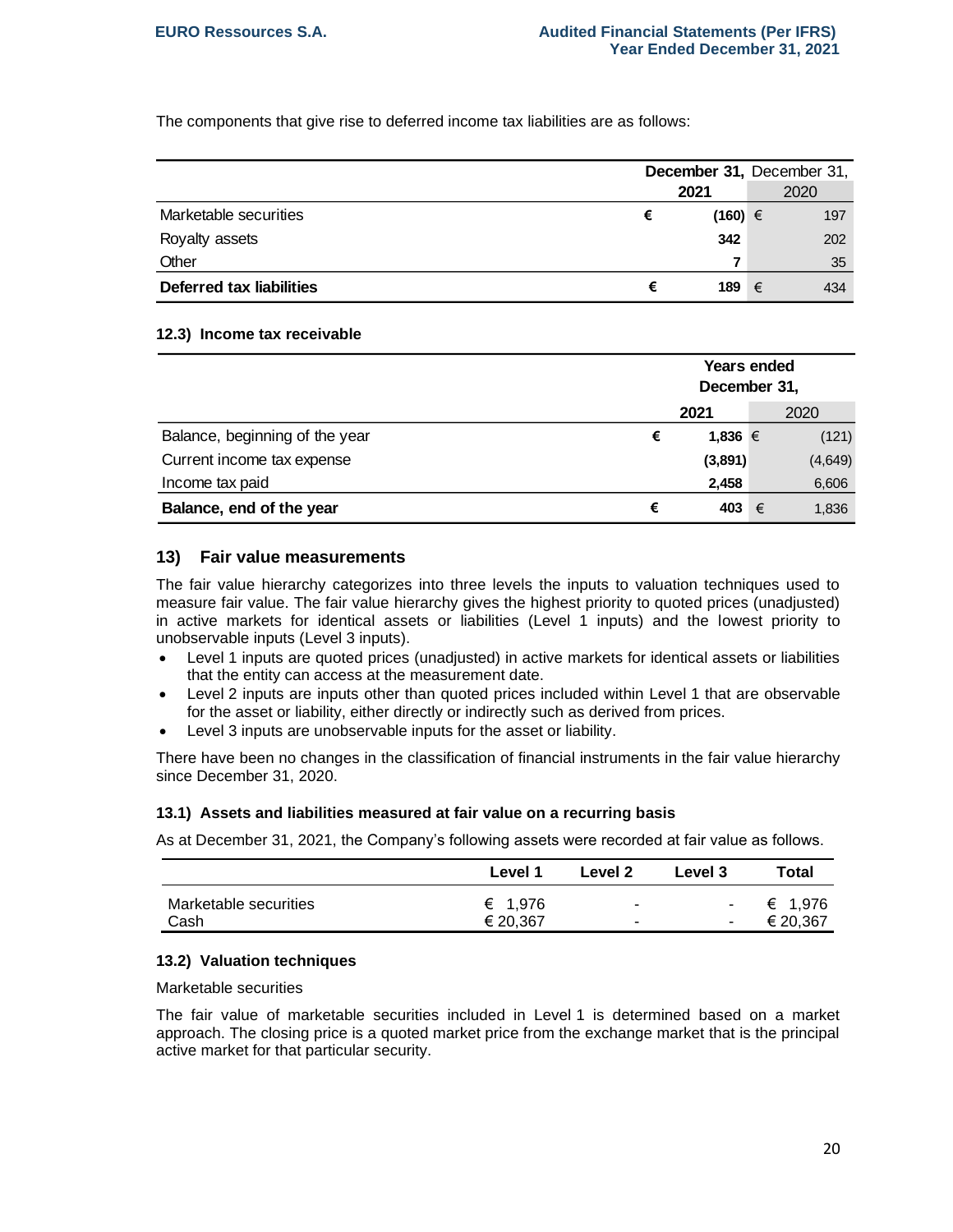# **14) Revenues**

|                                                             | Years ended<br>December 31, |          |  |        |
|-------------------------------------------------------------|-----------------------------|----------|--|--------|
|                                                             |                             | 2021     |  | 2020   |
| Royalties related to the operation of the Rosebel gold mine |                             | 12.602 € |  | 19.206 |

# **15) Operating expenses**

|                                               | <b>Years ended</b><br>December 31, |                |   |      |
|-----------------------------------------------|------------------------------------|----------------|---|------|
|                                               |                                    | 2021           |   | 2020 |
| Administrative costs                          | €                                  | 222 $\epsilon$ |   | 241  |
| Directors' fees (including withholding taxes) |                                    | 113            |   | 158  |
| Audit fees                                    |                                    | 83             |   | 84   |
| Legal fees                                    |                                    | 141            |   | 108  |
| Exchange and listing fees                     |                                    | 108            |   | 112  |
|                                               | €                                  | 667            | € | 703  |

# **16) Movements in non-cash working capital items**

|                                                        |   | Years ended<br>December 31, |  |       |
|--------------------------------------------------------|---|-----------------------------|--|-------|
|                                                        |   | 2021                        |  | 2020  |
| Change in trade receivables and other current assets   | € | $(396) \in$                 |  | 2,708 |
| Change in trade payables and other current liabilities |   | (41)                        |  | 70    |
|                                                        | € | $(437) \in$                 |  | 2.778 |

# **17) Related party transactions**

Revenues from royalties related to the Rosebel mine during 2021 were €12,602,000 compared to €19,206,000 during 2020. The related amount receivable at December 31, 2021 was €3,526,000 (December 31, 2020: €2,889,000) and was included in trade receivables.

During 2021, the Company accounted for IAMGOLD's support fees totalling €73,000 (2020: €71,000). These charges are included in administrative costs in operating expenses. The related amount payable at December 31, 2021 was €6,000 and was included in trade payables and other current liabilities (December 31, 2020: €6,000).

During 2021 and 2020, each independent director of the Company received an annual gross retainer of US\$21,428, an additional gross US\$1,339 per meeting attended, and gross US\$1,071 for each meeting of a committee of the Board of Directors attended. Additionally, in 2020, two independent directors received an exceptional gross compensation of US\$25,000 and US\$20,000 for a special mandate. The net compensation accounted to these directors during the year was as follows: